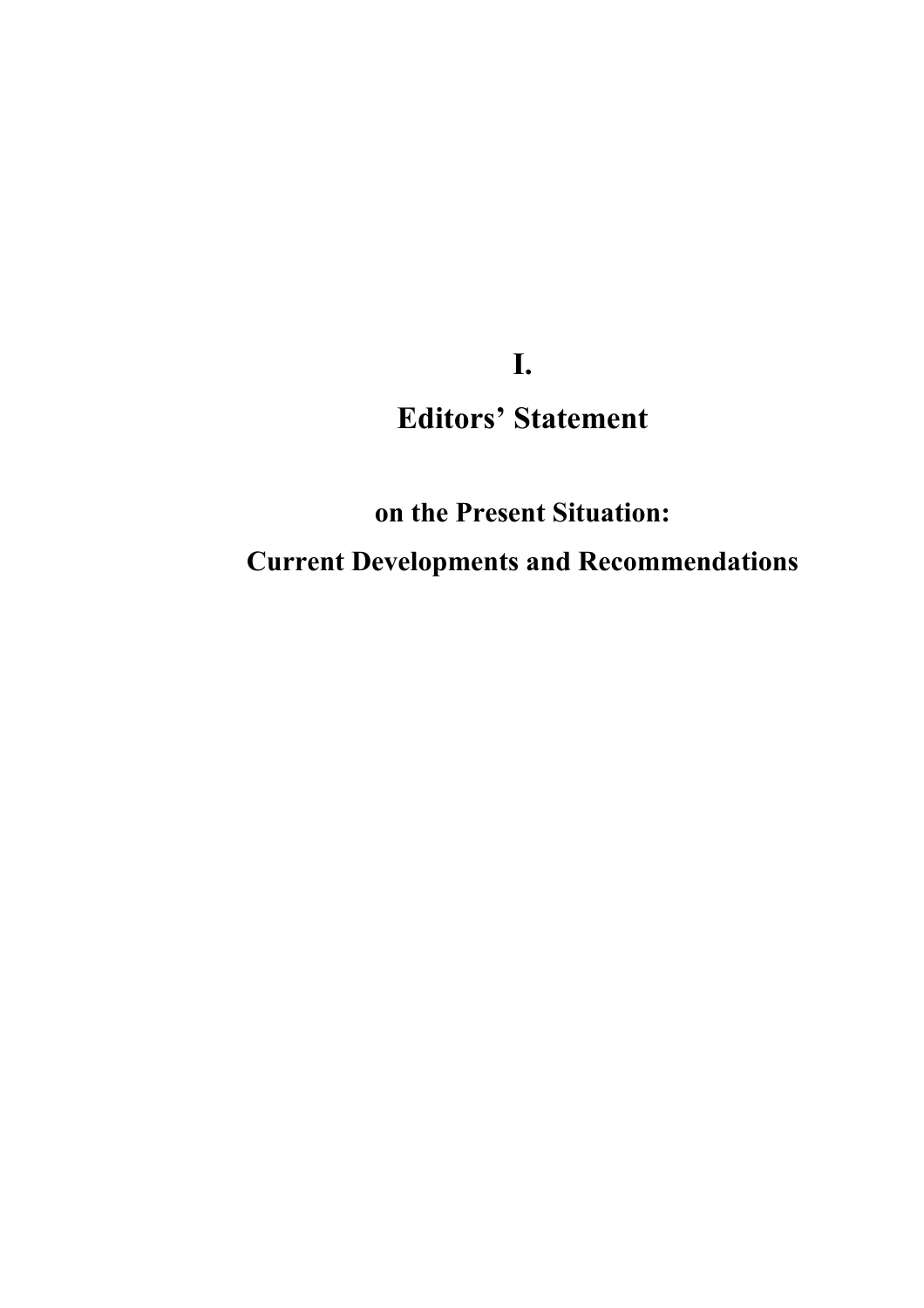*"We still have eight or nine countries who possess nuclear weapons. We still have 27,000 warheads in existence. I believe this is 27,000 too many. ... These are three concrete steps that, I believe, can readily be taken. Protect the material and strengthen verification. Control the fuel cycle. Accelerate disarmament efforts. But that is not enough. The hard part is: how do we create an environment in which nuclear weapons — like slavery or genocide — are regarded as a taboo and a historical anomaly?"* 

*(Mohamed El Baradei at the presentation of the Nobel Peace Prize to the International Atomic Energy Agency (IAEA) in Oslo on 10 December 2005)* 

There is a discrepancy between the actual danger of war in the world today and the way international politics perceive this danger. If one goes by a recent Canadian study, the *Human Security Report*, the number of armed conflicts and their victims has fallen significantly since 1992. The authors conclude that, contrary to the widespread assumption, most people today live far more safely than in the nineteen fifties. Is this a hopeful sign of a changing international policy? In contrast to former times, wars are now no longer accepted as a law of nature. Under pressure from their civil societies, many countries today feel obliged to do something against violent conflicts, as numerous international peace missions illustrate. Nevertheless, there is no reason to sound the all-clear. Terrorism and the "war against terror" are demanding an increasing number of victims, are contributing towards the militarisation of international relations, and are stirring up confrontations between Muslim and Western societies. Furthermore, we are now witnessing the return of a threat which was long believed to be a thing of the past – that of nuclear wars. It seems impossible to stop the further proliferation of nuclear weapons:

**War is not a law of nature**

> The row over Iran's nuclear programme is intensifying dramatically. Teheran claims that it merely wants to make use of its right to process uranium for civilian use as laid down in the Non-proliferation Treaty (NPT). But the fact that it has kept the magnitude of its nuclear programme secret coupled with President Ahmadinejad's threats to use military force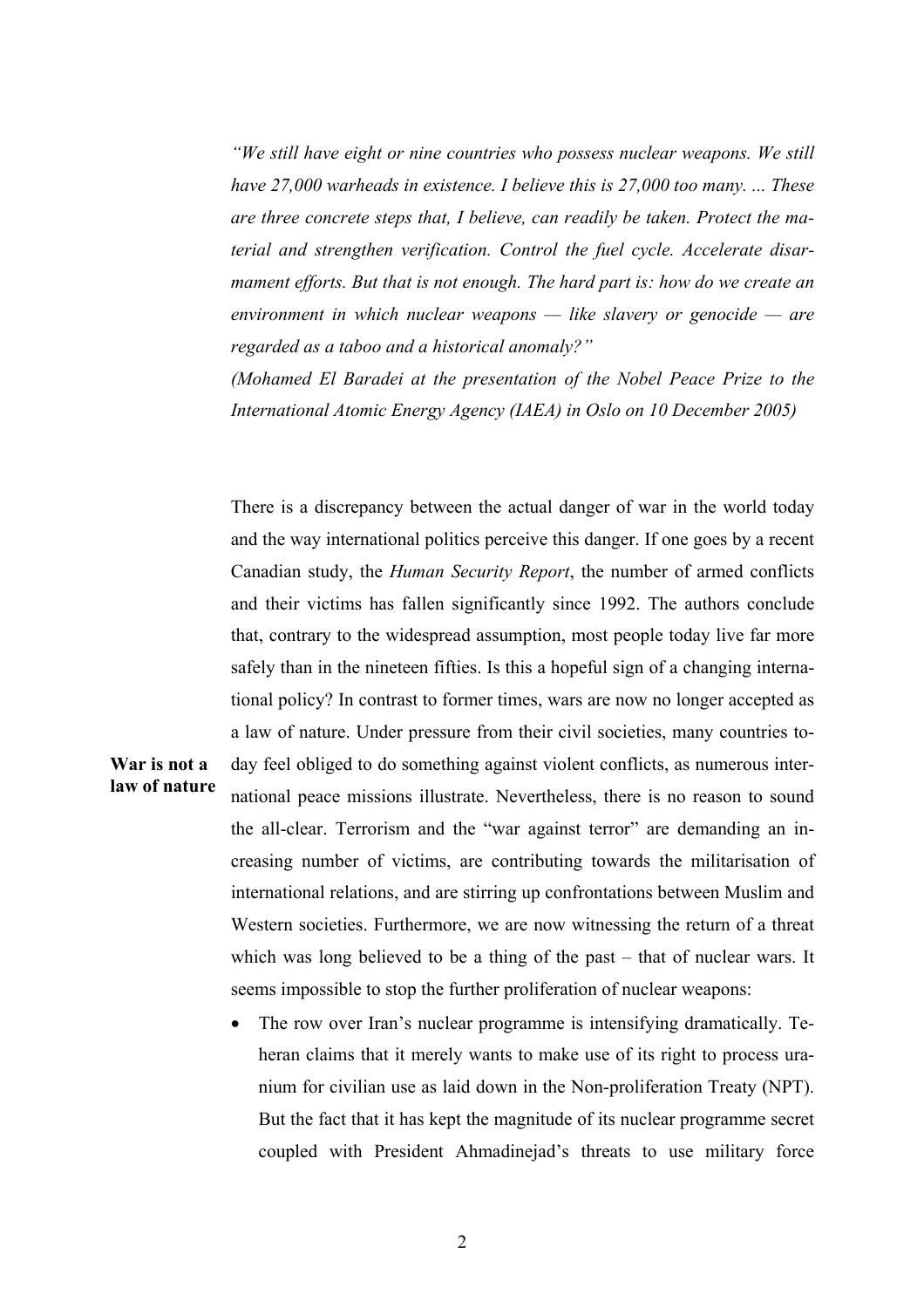against Israel demand that Teheran be prevented from obtaining nuclear weapons material.

- North Korea has quit the NPT. It presumably already possesses some nuclear warheads and can use ballistic carriers in the region.
- In March 2006, US President George W. Bush factually recognised India as a nuclear power and signed an agreement on nuclear co-operation – this is a catastrophic change of course, which rewards India for its policy of nuclear armament.
- For years now, the United States has been undermining the international regimes to control and reduce existing weapons of mass destruction. Instead, it favours preventing the proliferation of nuclear weapons by means of force if necessary.
- With its *National Security Strategy*, which was revised in March 2006, the United States is once again claiming the right to launch a preventive war, including the option of the first use of nuclear weapons.

**clear threats?** The public is barely aware of these new dangers. New nuclear weapons powers and new arms spirals will emerge should it not prove possible to put an end to militarisation and the renuclearisation of security thinking. The apocalyptic war scenarios which terrified us until well into the eighties are threatening to return – but this time they will involve more than two players and will involve players who are less predictable. The EU and its member states are called upon more urgently than ever before to participate in shaping a world order which is more conducive to peace. There are a number of conflicts in the EU's own backyard whose violent escalation would also affect the EU itself.

**Back to a policy of nu-**

## **1. The Middle East – the world's central conflict region**

There is a connection between the dynamics of local conflicts in Palestine and Iraq and of the escalating nuclear row with Iran and rival attempts by external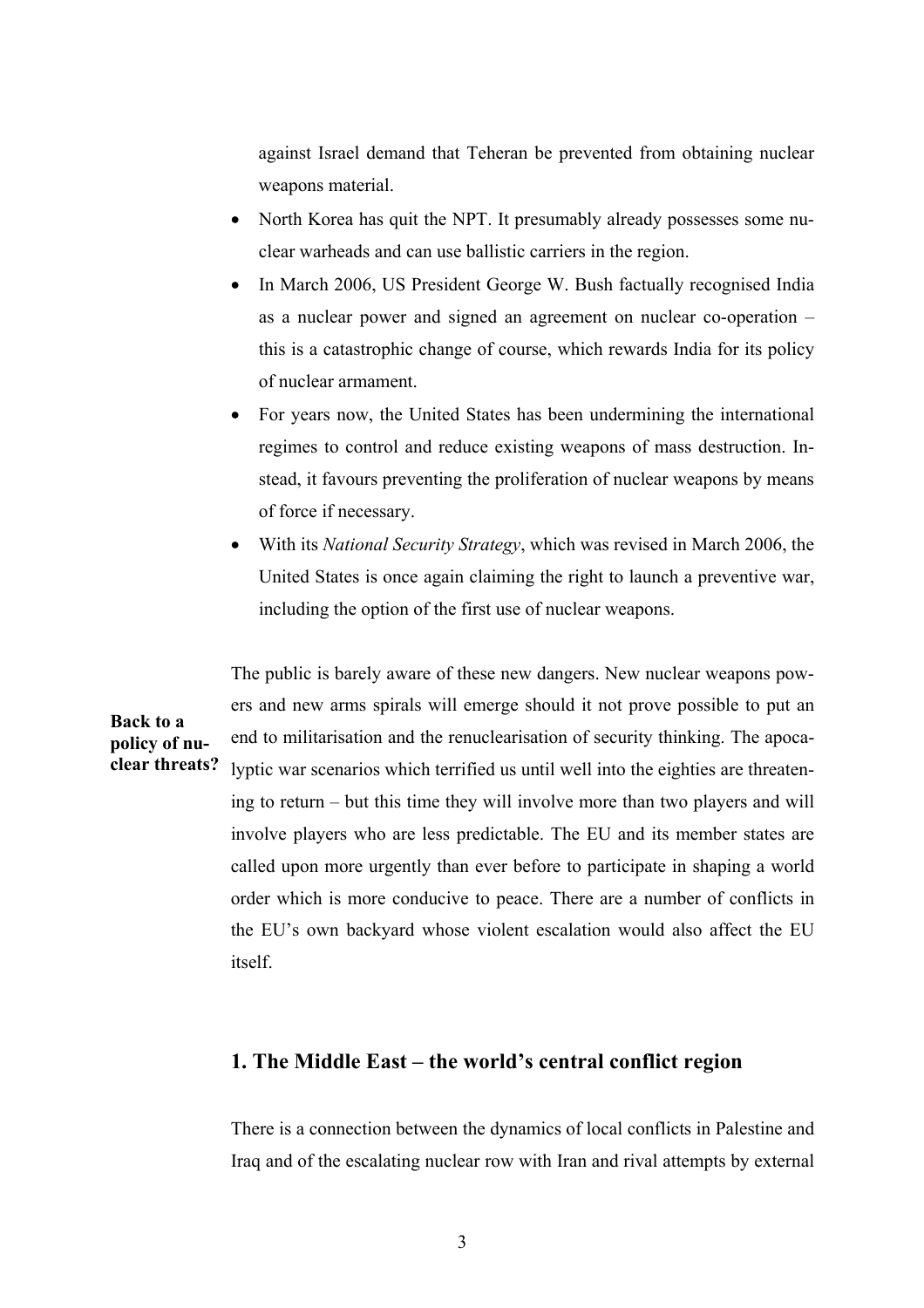## **The Gordian knot in the Near East**

stakeholders to assert their influence. Social tensions and economic stagnation, authoritarianism and repression, political intervention and military occupation coupled with the threat of the proliferation of weapons of mass destruction are making the oil-rich Near East the world's central conflict region. Disputes are often expressed in cultural and religious categories and, in some cases, acted out with massive violence. They thus become questions of social identity and cultural difference. This makes them even more difficult to solve as questions of identity are not usually negotiable.

An active peace policy must oppose culturalist interpretations and not instinctively cite "Islam" or "Arab culture" as the causes of the problem. Western-Muslim dialogues can serve to halt the "clash of the cultures" which radical forces are trying to encourage, providing they do not limit themselves to issuing mutual warnings but actually discuss and critically reflect the painful issues at stake. A further precondition for a constructive peace policy in the Near and Middle East is the avoidance of using two different yardsticks. Adopting double standards and treating stakeholders differently depending on whether they are considered friends or foes will make it difficult to reach political solutions. Demanding that Palestinian organisations renounce violence

## **Two different yardsticks?**

– and rightly so - whilst not calling on the Israeli government to do the same, or denying the nuclear ambitions of one state instead of of all states in the region serves to undermine the credibility of western policies.

## **More commitment to a solution to the conflict in the Middle East**

The Middle East conflict is one of the oldest and most complicated conflicts in the world. Its symbolic significance extends far beyond Palestine and Israel. The lack of any convincing prospect of a solution to this conflict makes it more difficult to settle other regional crises peacefully. The key to overcoming the Middle East conflict can only lie in a "land for peace" deal, in other words, the permanent end to the occupation of the West Bank and the Gaza Strip and the foundation of a sovereign and equal Palestinian state that recognises the existence and security of Israel.

By evacuating the Gaza Strip in summer 2005, Israel proved that it can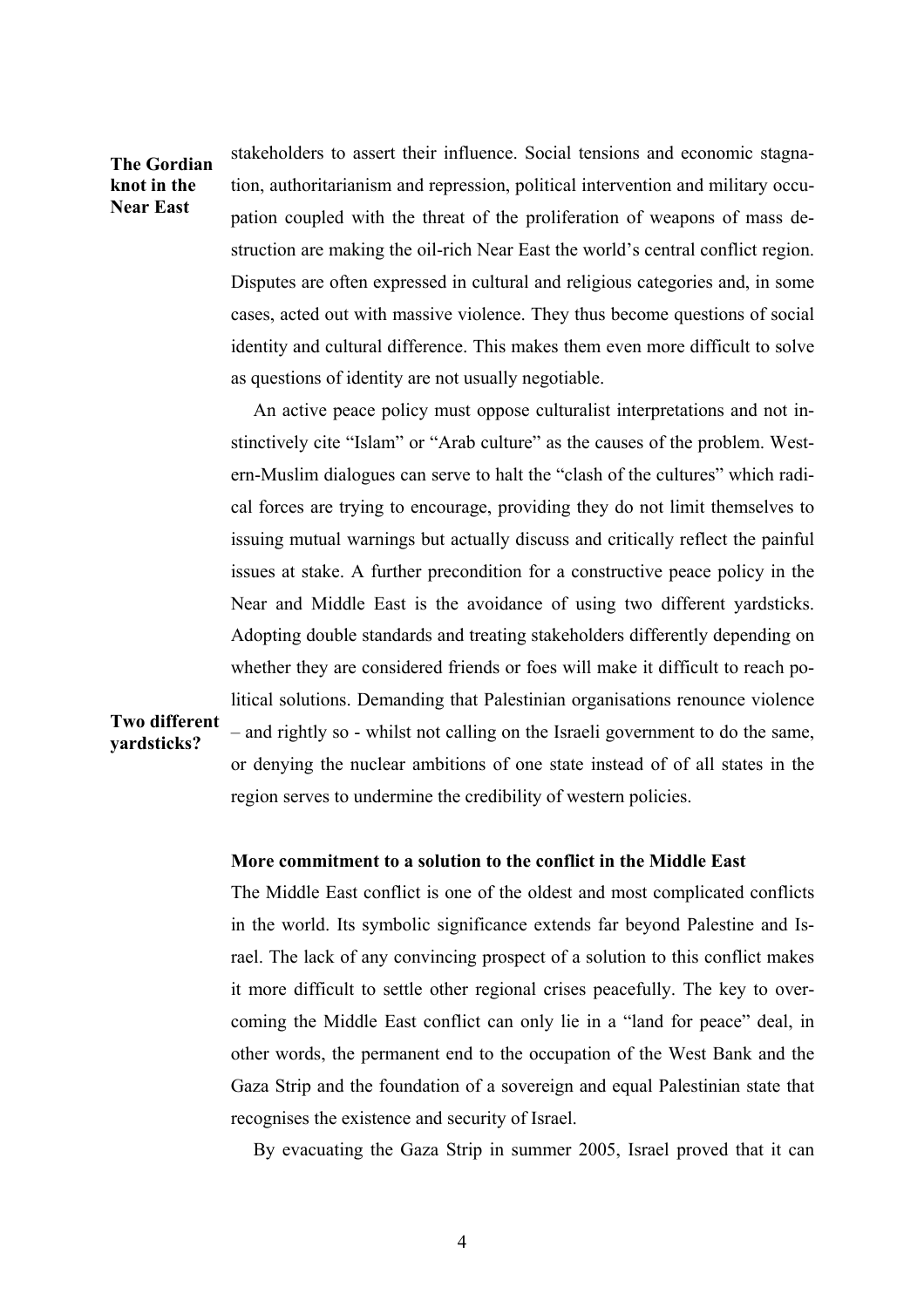**Gaza – a first step** implement government decisions against the resistance of radical settlers. However, the withdrawal from Gaza did not lead to a return to the negotiating table. By expanding settlements, continuing the construction of the barrier and closing roads, Israel is persisting in its colonisation of the occupied territories with the intention of annexing parts of the West Bank. Palestinians do not have access to a third of the West Bank. Israel justifies its actions by claiming that there is no negotiating partner on the Palestinian side. The fact that the Islamist *Hamas* movement gained an absolute majority in the democratic elections, took over government responsibility in the Palestinian autonomy areas and continues to insist on the option of armed resistance makes it easier for the Israeli government to maintain this stance. Israel's unilateral establishment of permanent borders on the basis of the territorial *status quo*  would rule out long-term peace. Peace cannot be founded on an annexation in violation of international law; it can only succeed on the basis of negotiations between the parties involved.

> The Middle East Quartet must take action if it wants to prevent a *fait accompli* from destroying the basis for a viable two-state solution. Pressure on the two unequal parties to the conflict must be increased. It seems that they cannot or will not settle the conflict through their own efforts. Both sides are dependent on external support. Linking economic aid to the Palestinians with the renunciation of violence is a promising approach, providing that Palestine is able to achieve its legitimate aim of establishing a Palestinian state through peaceful means and similar pressure is also imposed on Israel to forsake violence. Without the approval of and massive financial support from the United States, Israel could find it too expensive to continue its policy of occupation and settlement. Europe should not be satisfied with the role of junior partner which finances Palestinian autonomy but can only look on helplessly as the ambitious project of building a democratic state founders under the Israeli occupation. The EU should give the new Palestinian government the chance to establish a public sector which meets its people's elementary needs for secure living conditions and no longer gives Israel the excuse to refuse negotiations.

## **External pressure needed**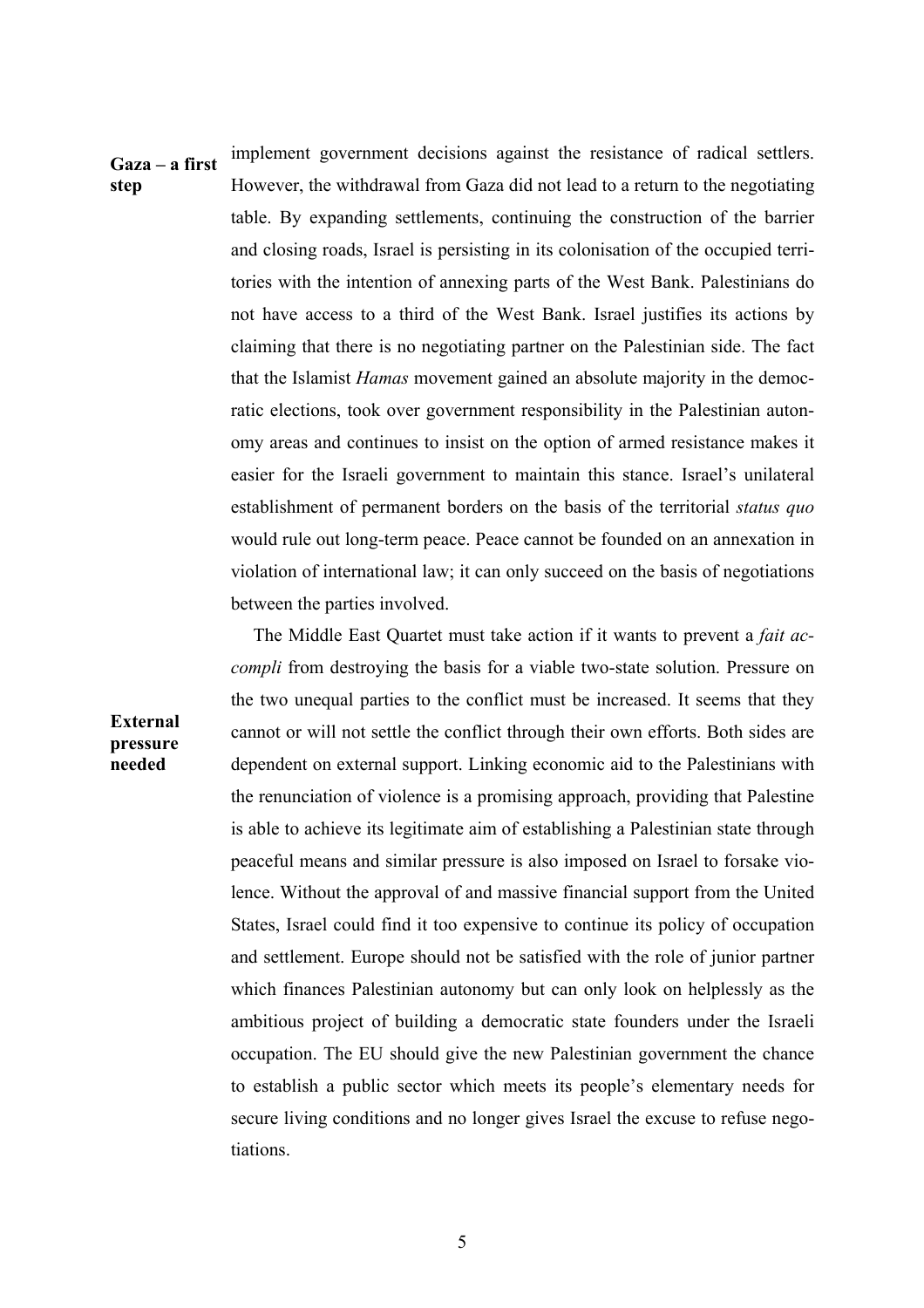**A chance for**  *Hamas* **Israel needs peace** In order to solve practical questions, the EU and its member states should not refuse the dialogue with the *Hamas* government and should find a way to provide financial support for the Autonomy Authority. Otherwise, the further destabilisation and radicalisation of the situation will be inevitable. It was the West that insisted on free elections in the Palestinian autonomy areas. Anyone who wants to pacify and develop the whole of the Middle East by means of democratisation cannot ignore the results of democratic elections. There can be no guarantee that attempts to gradually moderate elected Islamists by means of political participation and co-operation will succeed, but there is no alternative to this course of action. The Algerian military triggered a bloody civil war when, following the election victory of the Islamists in 1991 and with the approval of the West, it simply cancelled the second ballot and suppressed the opposition. Finally, responsibility for Israel's security demands greater commitment on the part of Europe to bringing peace to the Middle East.

### **Concentration on state-building in Afghanistan**

**fusion contra-productive**

**ISAF – OEF**  Foreign troops have been in Afghanistan since 2001. Two contradictory missions are taking place in parallel and are in some cases hampering one another. The NATO-led *International Security Assistance Force* (ISAF), which is operating under a UN mandate, is conducting a peace-support mission in Kabul and the surrounding area as well as in the relatively peaceful West and North of the country. ISAF is attempting to stabilise the country by securing its economic reconstruction and supports the government of President Karzai. In the rest of Afghanistan, the United States is waging war against the regrouped Taliban and Al-Qaida forces under the *Enduring Freedom* operation. In the past, attention was rightly paid to ensuring that waging war and keeping peace did not become mixed up. Washington is increasingly calling this separation of the missions into question. The fusion of the two operations would be politically misguided as it would make the peace-keeping ISAF part of a war. Initial steps have already been taken in this direction. The Federal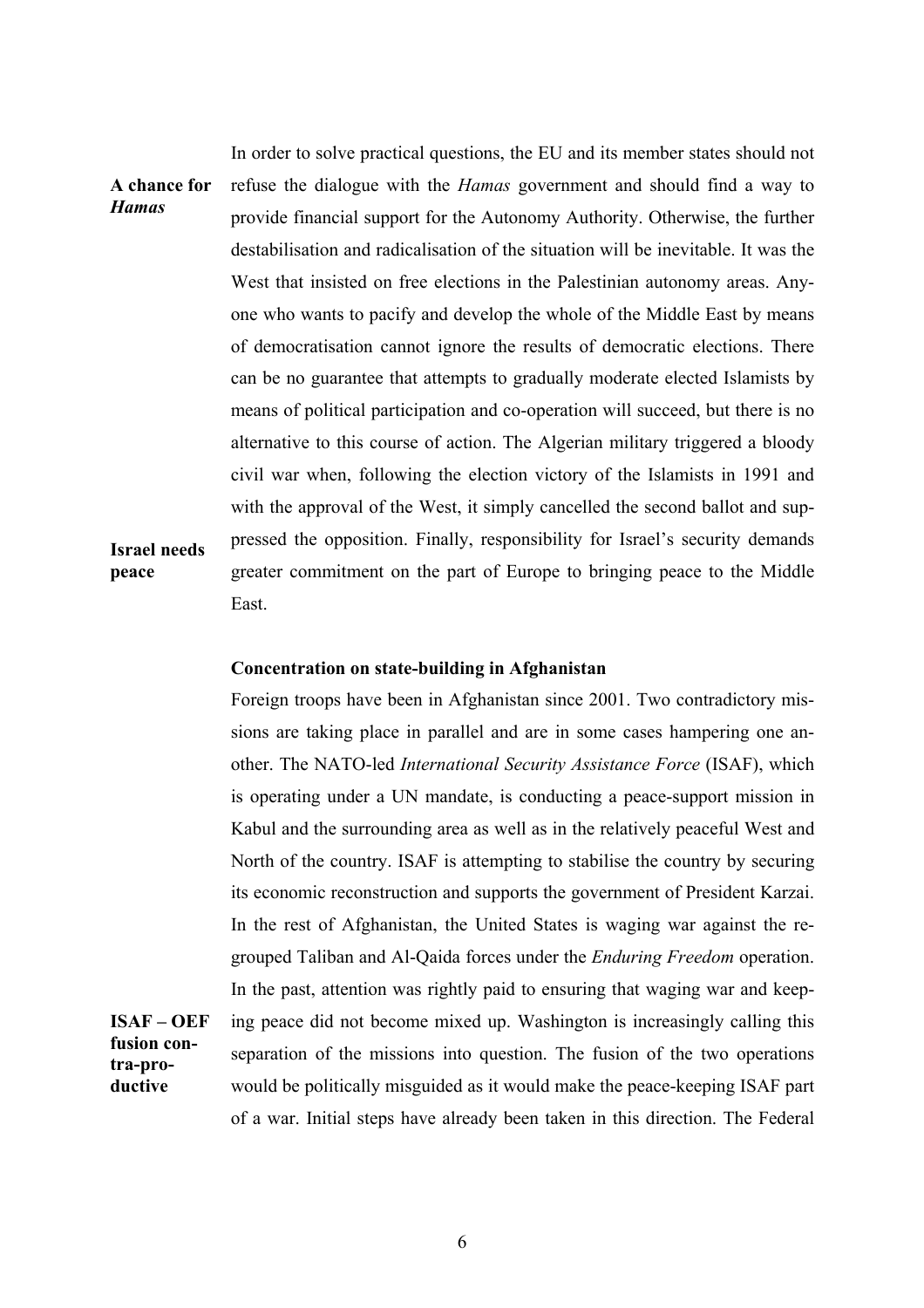Government and the other EU states are called upon to resist the gradual transformation of ISAF into a war mission.

**state-building** within the anti-Taliban forces have contributed to a new deterioration in the The success of the international policy on Afghanistan depends on whether it is able to introduce stable political conditions. A key to this is the building of a constitutional state apparatus which plays an integrating role as part of the democratic political process. In principle, there is agreement on the significance of state-building, but in practice the community of states is acting inconsistently. In their war against the Taliban, US troops have repeatedly weakened the central government by providing material support to the warlords and using them as reserve units. The preference for non-governmental organisations and international organisations when funding rebuilding and social projects, as well as in the media sector, is also undermining the process of state-building. The deployment of external military forces in Afghanistan can only succeed on the basis of an overall concept of state-building. The alltoo-slow progress in most areas of state-building and the political differences security situation, despite the international military presence, and have helped the Taliban to gain new strength. The community of states should therefore attach far greater importance to consolidating the Afghan state and should refrain from doing anything that undermines this strategic goal. It should not uncouple military and security policy. The Federal Republic can best serve this goal by expanding its work to build an Afghan police force rather than extending the tasks of ISAF.

## **The lesson of Iraq**

**Deficits in** 

The achievements of the foreign troops in Iraq are also anything but convincing. The results of the invasion are extremely sobering, even measured against the original objectives of the war. The intervention has not made the country a "showcase for democracy", but has brought it to the edge of a civil war which could plunge the whole region into chaos. Whilst Iraq used to be a brutal dictatorship, it is now a hotbed of incessant violence and international terrorism.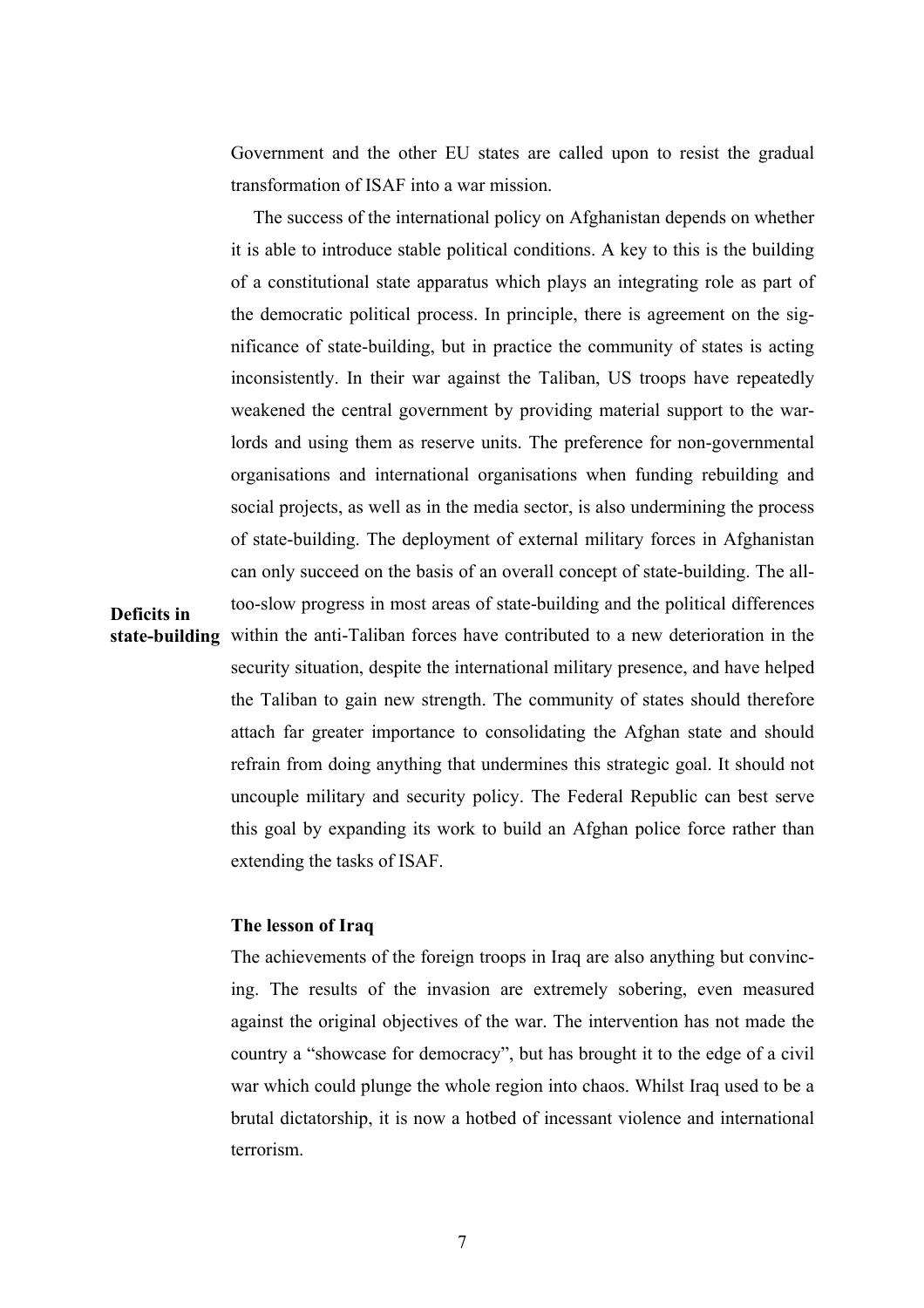In Iraq too, the central problem of stabilisation is that of establishing a new state system and setting an integrative political process in motion. The United States had no concept for rebuilding the state following the collapse of the dictatorship, under which no civil society and no independent political structures had been permitted to develop. Instead, the United States relied on existing ethnic and religious networks and structures, which amplified the trend towards ethnicisation and confessionalisation. This chaotic and incompetent occupation policy has placed Iraq in a desperate situation: Whilst the presence of American troops is fuelling resistance and terror, their withdrawal would further destabilise the country and the region – the dilemma could not be greater.

#### **The nuclear row with Iran – Escalation without a way out?**

**Preventing Iran from becoming a nuclear power**

**War and occupation – What now?**

> Despite assurances to the contrary, the Islamic Republic of Iran is suspected of striving to possess nuclear weapons. Following years of intensive inspections, the International Atomic Energy Agency (IAEA) was unable to dispel this suspicion with any degree of certainty. It is the declared objective of the Permanent Members of the UN Security Council to prevent Iran from possessing nuclear weapons. Both Iran's neighbours as well as the European states share this interest, especially as President Ahmadinejad is threatening to destroy Israel and is pursuing a policy of open confrontation.

> So far, the West has not been able to agree on a coherent strategy. Whereas Washington is zigzagging between promises of diplomacy and threats of a violent change of regime, Great Britain, France and the Federal Republic, on behalf of the EU, tried for two years to reach a negotiated settlement. During this period, Teheran suspended its activities to enrich uranium and granted the IAEA extensive inspection rights. These efforts failed in August 2005 because the EU-3 had exhausted their scope for negotiation. Since then, the Iranian government has sealed off its nuclear plants and is indulging in provocative gestures by defiantly proclaiming the country a "nuclear power".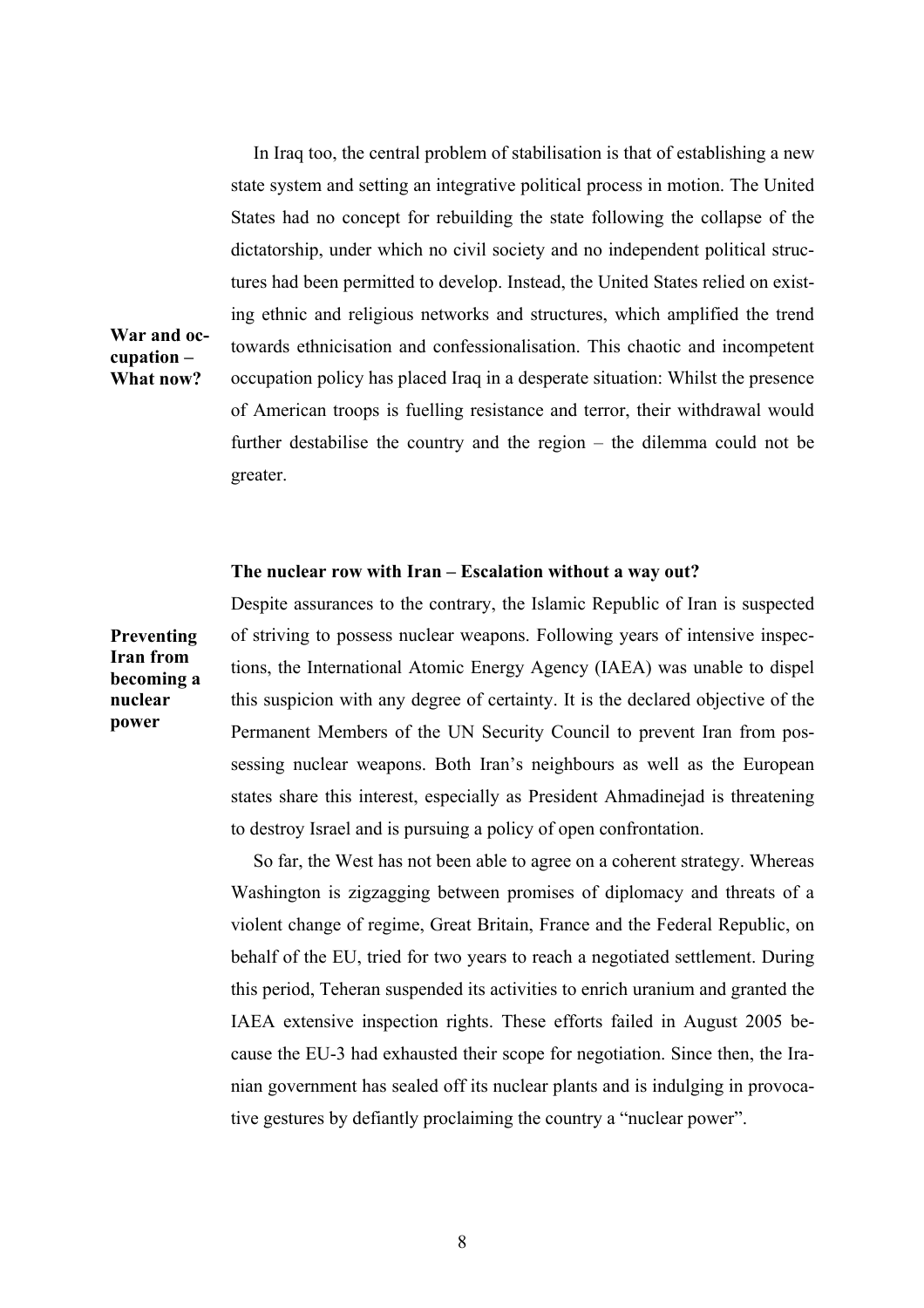The following factors serve to complicate the settlement of the Iranian nuclear row: First of all, the NPT permits all contracting states the civil use of nuclear energy and promises them free access to the necessary information and materials. Secondly, the NPT links the non-proliferation of nuclear weapons with the demand that nuclear weapon states should reduce their own arsenals – the five official nuclear powers have notoriously disregarded this selfobligation. Thirdly, Teheran can justify its fear of encirclement and threat by citing Washington's hostile rhetoric and American military presence in almost all its neighbouring countries, including Iraq, Afghanistan and Turkey. Fourthly, the intention of establishing the Middle East as a "Weapons of Mass Destruction-free Zone", which the UN Security Council has been proclaiming since 1991, has remained a hollow promise; Israel possesses nuclear weapons and a further nuclear player has appeared on the scene in the region in the shape of the American forces in the Persian Gulf. Fifthly, the Iranian nuclear policy is of domestic significance: The fact that the Mullah regime has demonstratively faced up to the West has not weakened the support of the Iranian population, but has even served to strengthen it.

**NPT is at Teheran and Washington at one table** Stopping Iran from gaining access to nuclear weapons has the same high priority for the security and stability of the Middle East region as for preventing the proliferation of nuclear weapons *per se*. The rewards offered by the EU, but also by Russia, to persuade Teheran to limit its rights to the civilian use of nuclear energy have not been sufficient. The key to the problem seems to not only lie in Teheran, but also in Washington. The Europeans are only in a position to give the comprehensive security guarantee which Iran is expecting – the renunciation of the threat to overthrow the regime by external force – in their own name. This is not sufficient. The Iranian leadership and large parts of the Iranian population do not feel threatened by Europe. There is no reasonable solution but a return to the dialogue between the main opponents, who have been bitter enemies for almost thirty years. This would also be in the interest of stabilising the situation in Iraq. Europe must do everything to initiate a dialogue between Washington and Teheran. We hereby reiterate the

## **Everyone must disarm**

**stake**

9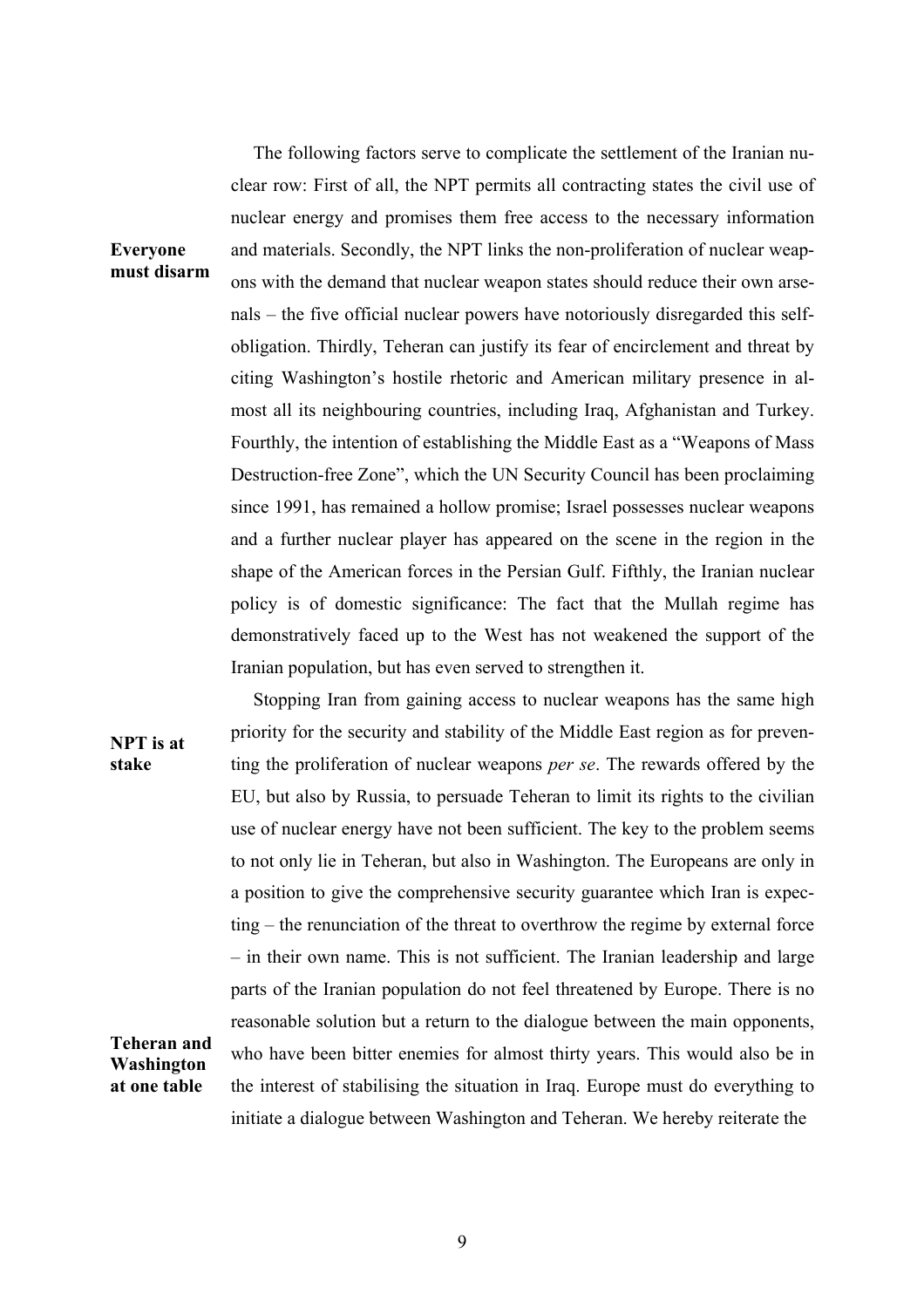proposal that we made last year, namely to at last begin negotiations on a policy of disarmament for the whole Middle East region.

**The debacle of Iraq**

**hopes**

The alternative to negotiations would be an end to the conflict by force. Military strikes would involve irresponsible risks. It is highly likely that the political dynamite of a war against Iran would be many times worse than the Iraq debacle. European and German policy should not support such an option. Europe should advise against any steps which exacerbate the situation. The EU must clearly and unambiguously argue against a violent course of action because there is no reasonable alternative to the continuation of the search for a negotiated solution and a balance of interests.

## **2. Precarious union: Peace and development**

## **UN Reform: Modest results**

**New York: Disappointed**  The results of the UN summit in September 2005 to mark the  $60<sup>th</sup>$  General Assembly did not live up to expectations. Secretary-General Kofi Annan had hoped to be able to link international peace with development and to provide new strategies and instruments for this goal. But the choir of nations had too many voices, many of which were too weak to be heard, whereas others were so strong that they threatened to drown out the rest. Too little attention was also paid to the numerous non-governmental organisations, which for years now have been trying to include civil society impulses in international policy. In Germany, the whole discussion on the UN reforms was distorted by the fact that Germany's striving for a permanent seat on the Security Council is determined primarily by its desire for prestige. Germany's wish was not fulfilled, nor was the demand of the Developing Countries for the upgrading of the Economic and Social Council (ECOSOC). The new German Coalition Government was wise to relinquish the desire for world recognition in favour of the need to strengthen the United Nations. This includes a return to the goal of a permanent seat on the Security Council for the European Union.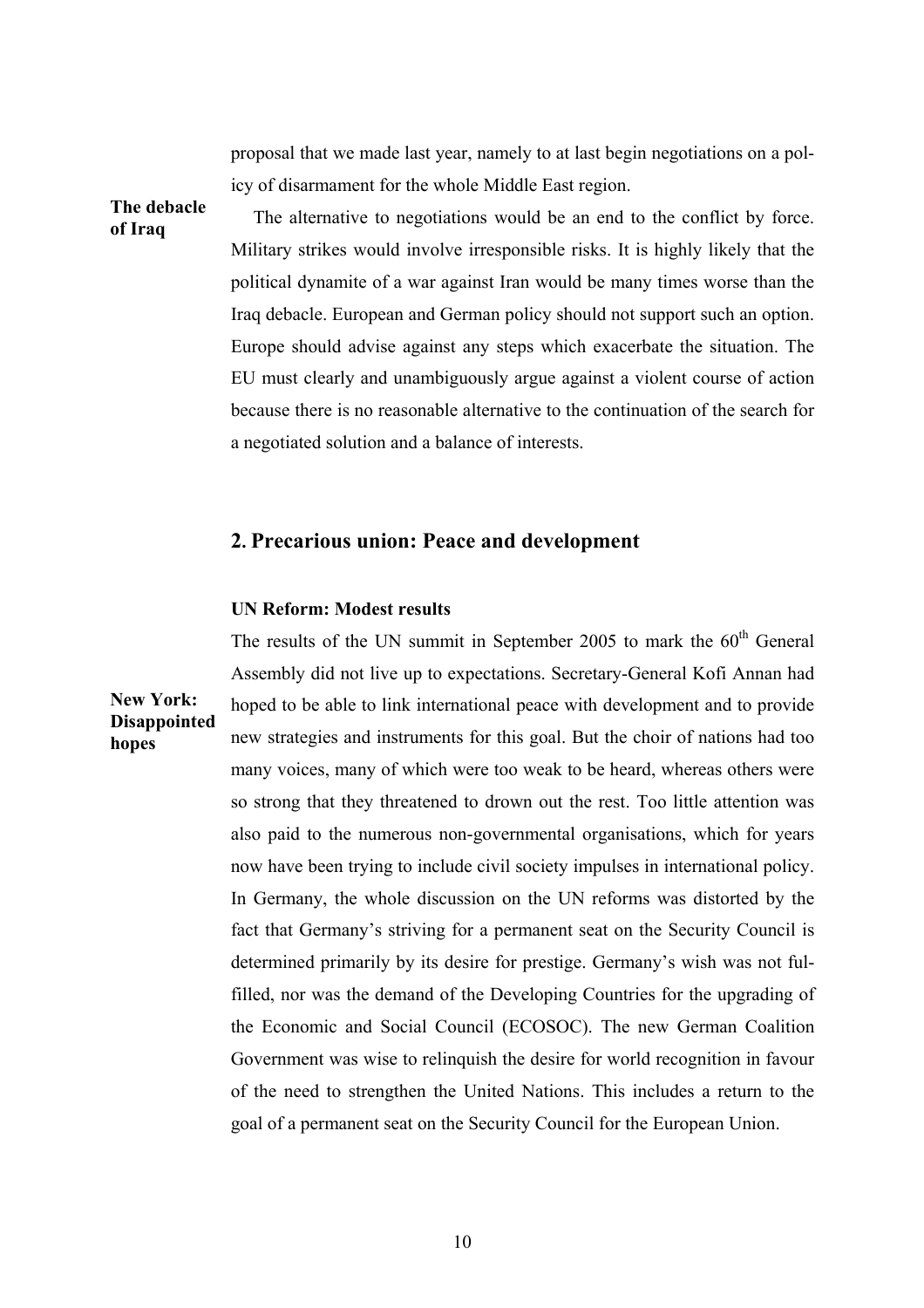The UN summit has upgraded instruments to consolidate peace in many war-torn states and regions. The new Peacebuilding Commission is drafting recommendations for the Security Council. However, it has no operative competence of its own and, so far, its political mandate and funding are very limited. Germany, as a major financial contributor, should use its influence to ensure that this new UN body begins its work soon.

**New Commission without authority to act**

**Who grants** 

**to protect?** 

The Human Rights Council also disappointed many hopes of reform. This body was set up in April 2006 against the votes of the United States and Israel and, as a subsidiary organ of the General Assembly, is intended to supervise compliance with human rights standards. It was important to dissolve the old Human Rights Commission, in which the most repressive countries had an equal say, but many reform objectives were lost in the tug-of-war over the composition of the new body. Nor was it possible to reach an agreement on the question of how protection against unlawful force is to be effected. Even more serious than these flaws is the fact that China and Russia are represented on the Security Council, two countries which are notorious for violating human rights, and that the United States too uses military force as it sees fit. All of these nations have rights of veto.

## **Responsibility to protect**

**responsibility**  The dilemma of the struggle to achieve compromises was particularly obvious in those areas where securing peace is to be specifically linked to the protection of human rights: The UN Summit followed a recommendation by the International Commission on Intervention and State Sovereignty (ICISS) of 2001 and committed the states to protecting their populations from genocide, war crimes, ethnic cleansing and crimes against humanity in the form of a general "responsibility to protect". Should a country not fulfil this commitment, the community of states in the form of the Security Council is called upon to take appropriate civil or military measures to protect the population. This commitment shifts the balance between the sovereignty of states and the universal application of human rights as laid down in the UN Charter in favour of human rights. Measures to collectively ensure peace remain bound by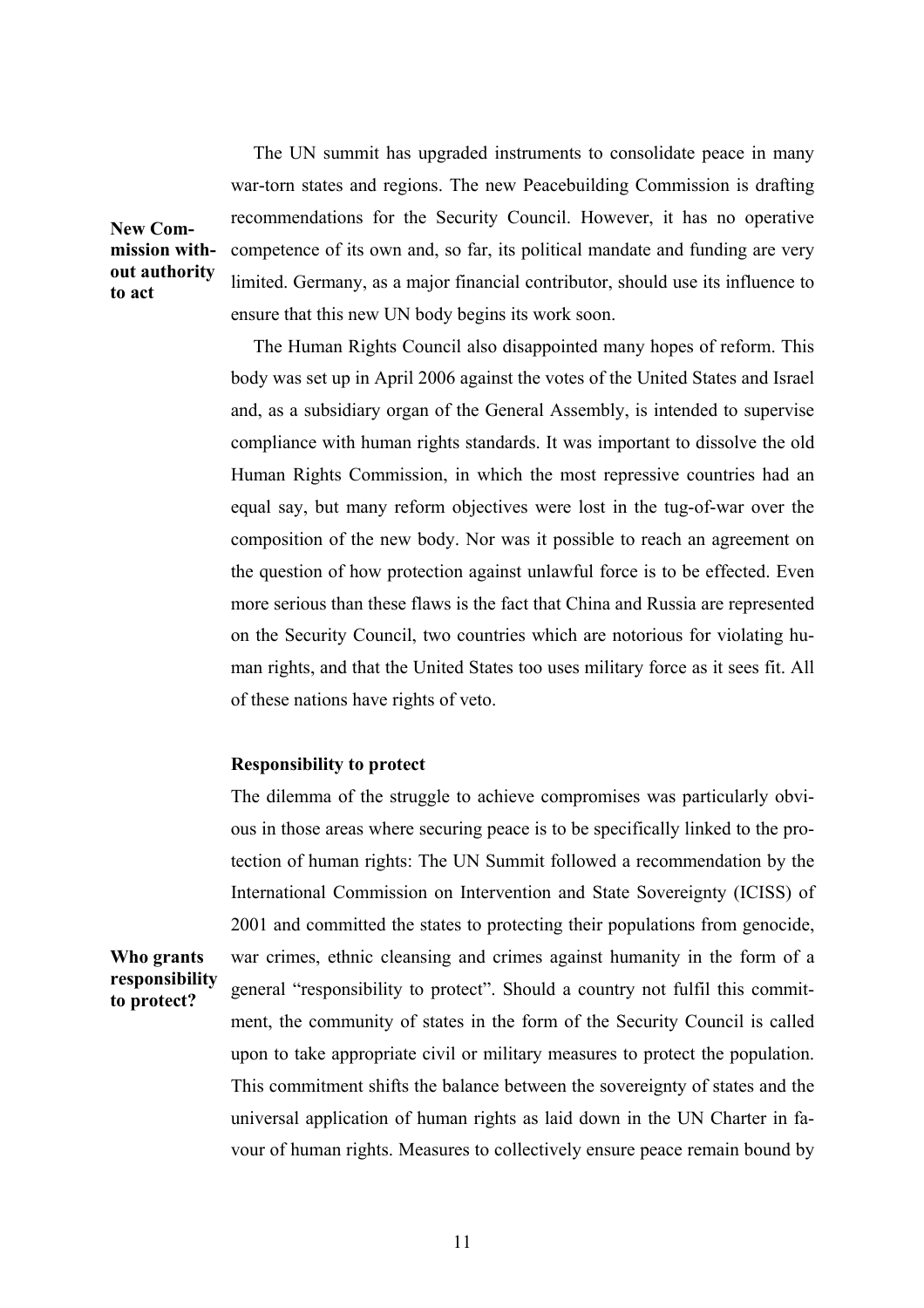the principle of proportionality in accordance with Chapter VII of the UN Charter and are subject to consideration of their prospects of success. But the vague wording of the term "self-defence" threatens to dilute the ban on violence in accordance with Art. 2(4) of the Charter. This is a dangerous concession to the strongest military power, the United States, which is trying to establish the right to take preventive action as a unilateral national prerogative.

#### **Beware of too much "extended security"**

**Priority for civilian strategies** 

We warn against exaggerated expectations with regard to concepts of "extended security". This term justifies attaching more value to human rights in times of crises and catastrophes than to state sovereignty, which is often weak. Furthermore, in many cases it also serves as an excuse for demands for greater capacity for military intervention. These goals are incompatible if military means are used for specific state purposes under the pretext of protecting human rights and if it is not possible to reconcile conflicting interests under a new collective protective responsibility of the United Nations. The decisive factor will be whether the Security Council will prevent the military misuse of this increased scope for action. People in many crisis and conflict regions are subject to similar risks as a result of violence and it seems that the military often have better *ad hoc* resources for combating these risks. In the increasingly mixed civil-military peace-keeping and post-conflict peacebuilding missions, for example in Afghanistan or Kosovo, it is usually the military that are responsible for dealing with the contradictory demands with regard to security. The military are often overtaxed by this situation and therefore establish dangerous partnerships. As a general rule, military security measures take priority over civilian concepts in most crisis areas. Together with many experts in the field of development policy, we wish to warn against this trend and therefore want to provide a critical balance of experience with civil and military crisis interventions. We consider it essential to make a distinction between the very different risks and threats to human security, to strengthen the concept of prevention, and to restore the normative pri-

#### 12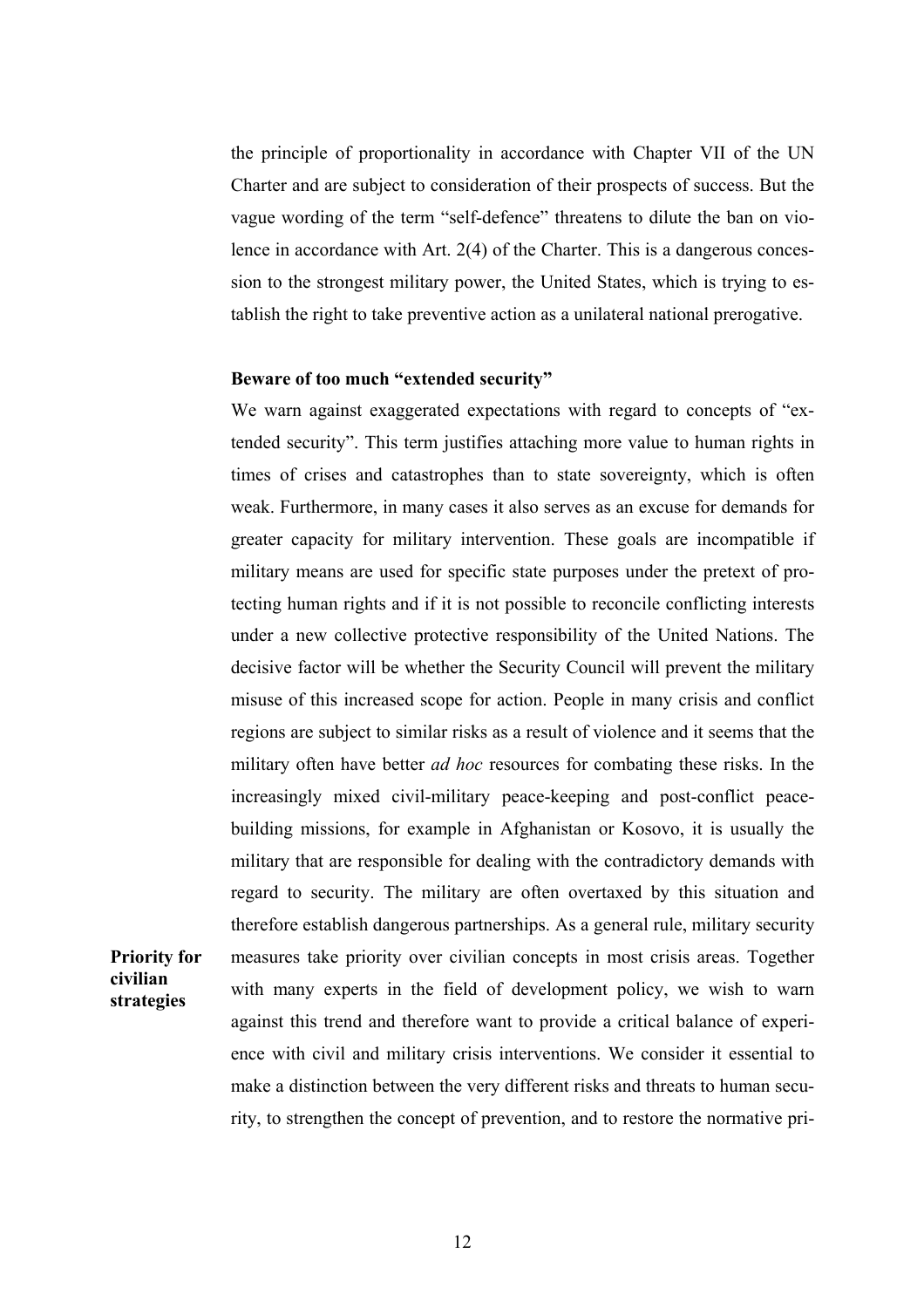ority of civilian peace strategies over ambitions that are dominated by military considerations.

#### **EU between self-restraint and global action**

In their balancing act between the internal crisis within the EU and the desire for more scope to act in the field of foreign policy, the EU members states are once again inclining towards the United States. We do not see why, with political and diplomatic resolve, the EU should be less in a position to oppose the use of force, for example in the case of Iran, than the veto powers China or Russia. Anyone who relies on civil crisis intervention or wants to mediate in violent conflicts needs independent proposals. It may be possible to *decide* existing power conflicts by military means – but one can only *solve* them politically. In less explosive scenarios, a European profile could be based on concepts for promoting democracy, such as those pursued by the OSCE and the EU, or for fighting poverty, such as those introduced *inter alia* by German and British development co-operation policy, as well as sanctions regimes and the establishment of a code of conduct for businesses. Instruments of civilian-humanitarian intervention such as the Civilian Peace Service should be expanded. The Federal Government's action plan for Civilian Crisis Prevention represents a positive approach, but has yet to be elaborated and developed to become an effective political instrument.

#### **Congo: Dubious military operation**

The plans for a military presence on the African continent are not very convincing. A general election is due to be held in the Democratic Republic of Congo this summer. It is hoped that this election will make it possible to end the transitional government, pacify a society which has been torn apart and take a decisive step towards establishing a stable and democratic state. The UN would like a military observer mission to secure this process and has asked the EU to assist the UN MONUC mission, which has been active in Congo since 1999. The request is for 1,500 soldiers from the EU, 500 of them from Germany. Unlikely fronts emerged as the debate dragged on in Ger-

**A sharper European profile**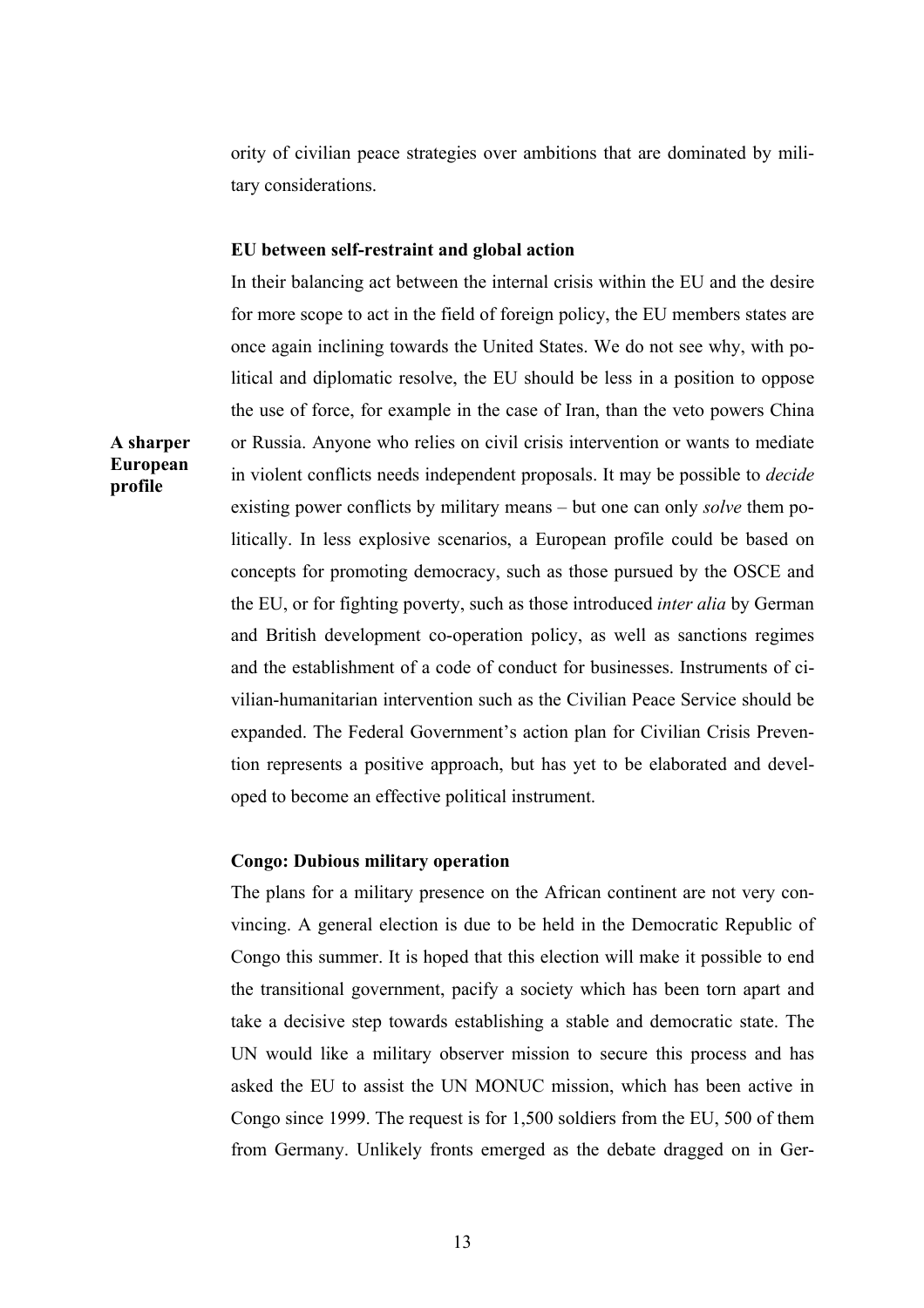many: The Ministry for Economic Co-operation and Development (BMZ) was in favour of the mission, whereas the *Bundeswehr* initially kept a low profile. There are various reasons for such indecisiveness on the part of other EU countries too.

Analysing the situation, Human Rights Watch reached the conclusion that such a mission will not solve Congo's long-term problems: "Congo's new army is composed of several former rebel groups and commits grave human rights abuses ... The east of the country remains a war-zone, where both the regular army and rebel groups commit war crimes against civilians with impunity." Large areas of this huge state are beyond the control of the government in Kinshasa. People are being driven from their villages and are seeking shelter outside MONUC camps. State-building still leaves a lot to be desired. The country's path to democratisation presupposes *inter alia* that the justice system will be quickly rebuilt and reformed. But plans to reform the justice system are being ignored because the government is concentrating on containing the civil war. The high expectations which many Congolese people have in the elections can only be disappointed against this background whether MONUC can ensure an orderly election in the country's crisis regions, even with the support of EU soldiers. The EU mission's political mandate and area of operation are still unclear. Nor can one predict how long the mission will last or how much opposition there will be to the results of the election, and from which side. It is possible that the election results will provoke new unrest and thus – unintentionally – trigger a military momentum of their own. The EU mission would be hopelessly under-equipped were it to become involved in hostilities.

There are very good reasons for stabilising this large and important country and for preventing a return to the most horrific war in Africa to date, which has involved neighbouring states and involved the killing of an estimated three to four million people. But to ensure peace, one needs a clear political will and sufficient means. Both of these have been lacking in the past. The area of deployment and the scope of the mission must be defined precisely, taking into account all possible scenarios, before a decision is made

**Mere symbolism?**

**Help for Congo**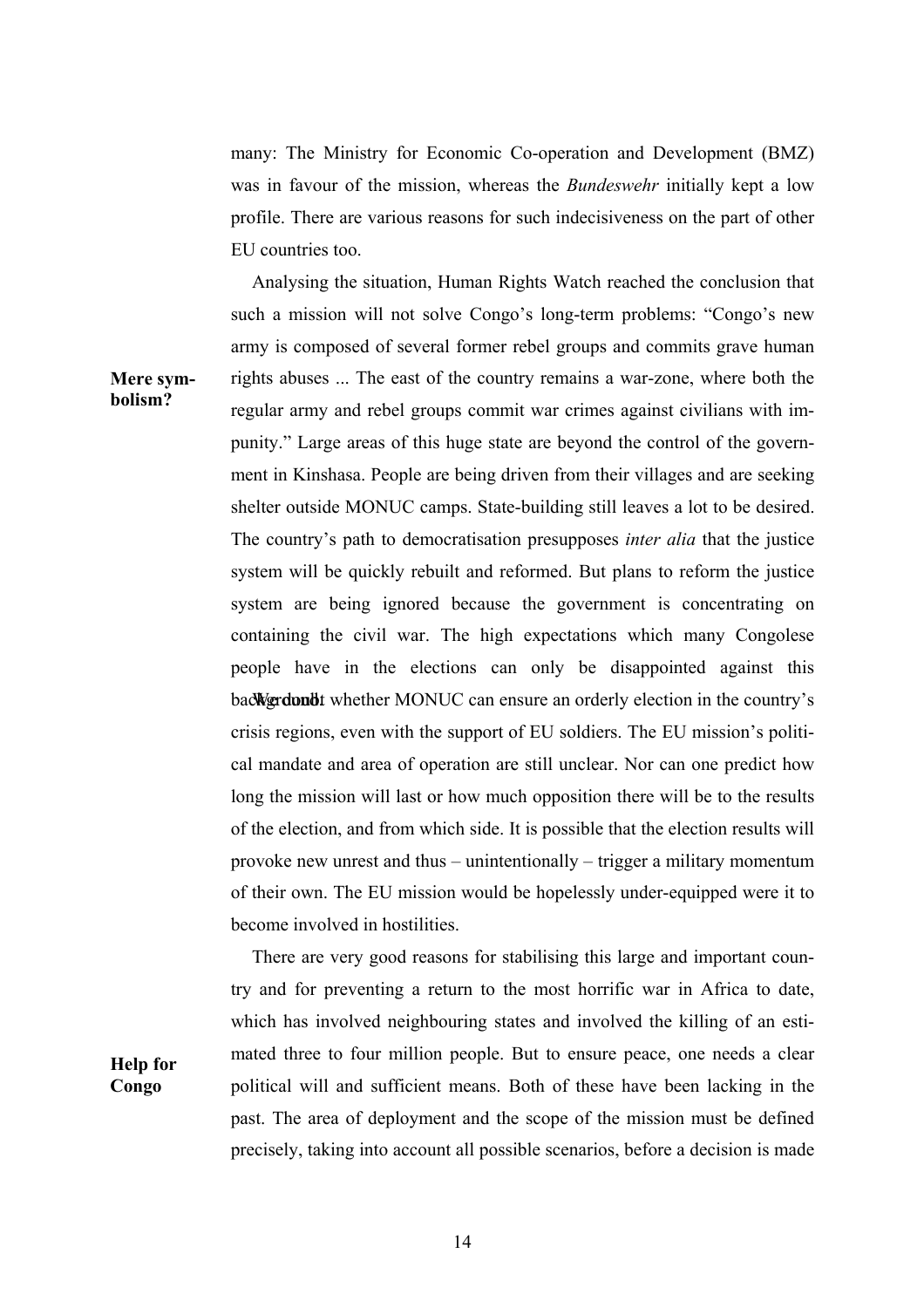to send German soldiers as part of an EU contingent. The debate in Germany so far has been inept and has lacked transparency. Should the great expectations which many Congolese have in this mission be disappointed and the EU soldiers ultimately only be there to protect foreigners from violence, this would serve to discredit the useful instrument of monitoring and protecting elections under a UN mandate. According to the International Crisis Group, a significantly larger contingent is needed. One cannot help suspecting that the EU is using this poorly conceived plan of action for Kinshasa as an attempt to conceal the fact that its is neglecting urgently needed missions elsewhere.

#### **Sudan: Responsibility to protect under the microscope**

Creeping genocide is taking place in the west of Sudan and the government in Khartoum is, to say the least, tolerating this situation. Mounted militias (*Janjaweed*) are pursuing and killing the civilian population under the pretext of fighting against two rebel movements, the Sudanese Liberation Army (SLA) and the Justice and Equality Movement (JEM). These rebel groups were formed three years ago as attacks by the *Janjaweed*, which the Government is supplying with arms, became more frequent and more brutal. They are part of the opposition which has been fighting the government since the *coup d'état* in 1989. AMIS, the military intervention by the African Union which began last year, has failed. With approximately 7,000 soldiers and police, the protective force is both too small and inadequately equipped. According to observers, AMIS operations have also suffered from poor planning, an inadequate command structure and lack of experience.

**African protective force failed**

> Only a much stronger peace force could control protective zones, guarantee the people of Darfur safety from the daily threats to their lives and enable the return of refugees who have fled to Chad. AMIS's shortcomings seem to call for two measures: On the one hand, the peace mission must be made more effective by means of international reinforcements. On the other hand, the African peace-keeping capacities must be improved through international training and equipment assistance in such a way as to establish an effective African peace force structured by region (African Standby Force).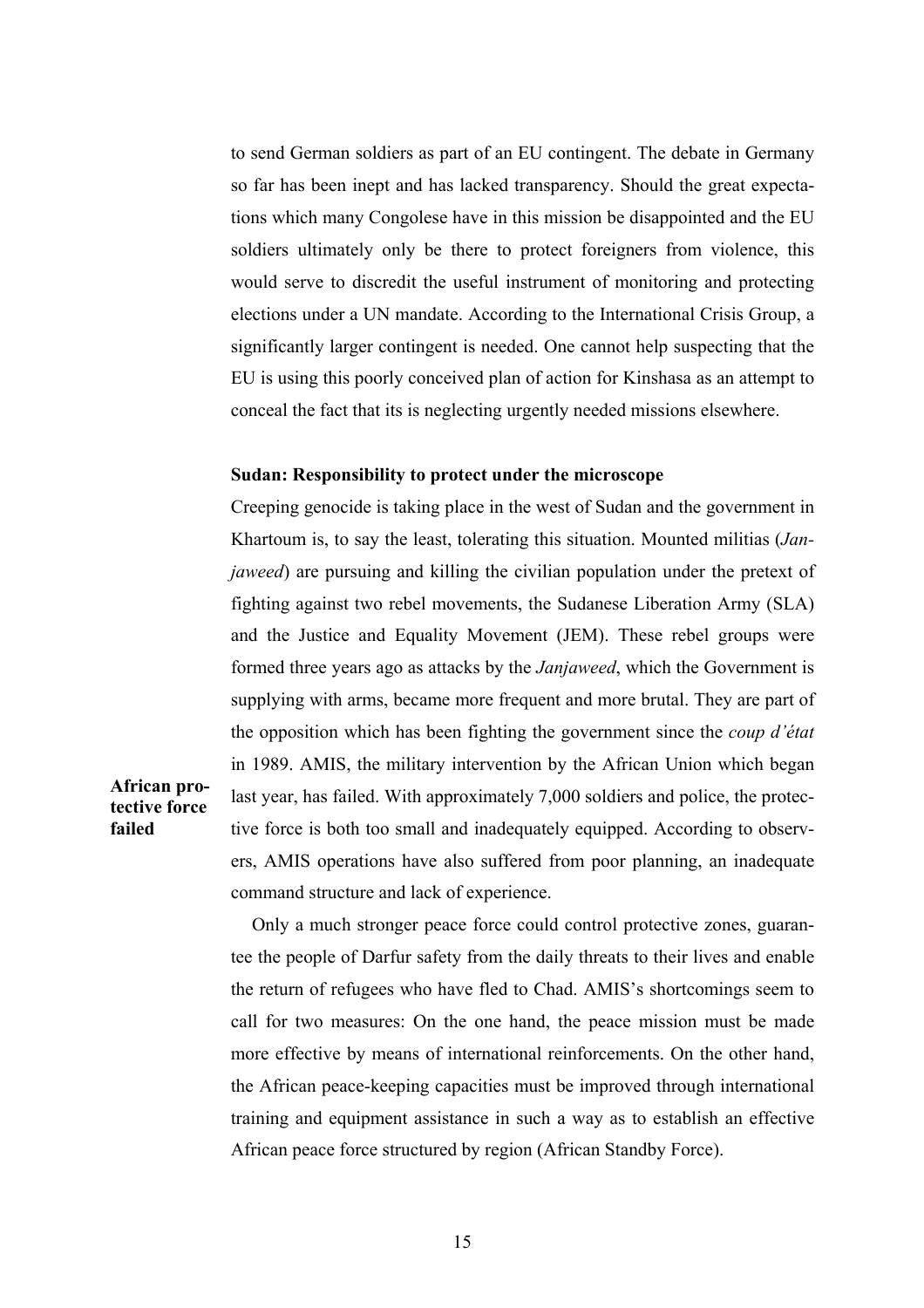**Pressure on Khartoum** Measures to reinforce the peace troops must be accompanied by massive international pressure on the governments involved if peace is to be brought to Darfur and its neighbouring regions. The Sudanese government must be forced to end its support for the *Janjaweed* and to protect the population. Diplomatic efforts must also involve the governments in N'Djamena and Kampala so that the tensions between Sudan, Chad and Uganda do not escalate further.

> The hesitancy of the EU and the Federal Government in meeting the UN's demands for support in Darfur may also be linked to the fact that the "battle groups", which were established within the framework of the Common Foreign and Security Policy in 2004, are still of no use for operations of this type. This should not be regarded as a reason for not meeting the EU's "responsibility to protect", but should rather be seen as an opportunity for adapting the training and equipment of these groups to fulfil the demands of international protective missions.

## **3. Immigration and integration: Test for the EU's peace capability**

For centuries, European states kept the world in suspense with their wars. Although the "European integration" peace project has banished this danger, there is no reason to rest on these achievements. As globalisation calls the traditional boundaries between domestic and foreign policy into question, the EU must become a player which is able to act on the international stage. These dynamic developments are also causing Europe problems in the field of migration. So far, the EU has not been able to regulate immigration on a joint and humane basis, but has concentrated on extending its external borders. Against the background of growing tension between the Islamic world and the West, the question of whether the EU can succeed in integrating immigrants is also significant from the point of view of peace. Success in this area will decide among other things whether claims of an unavoidable "clash of

## **Under pressure from migration**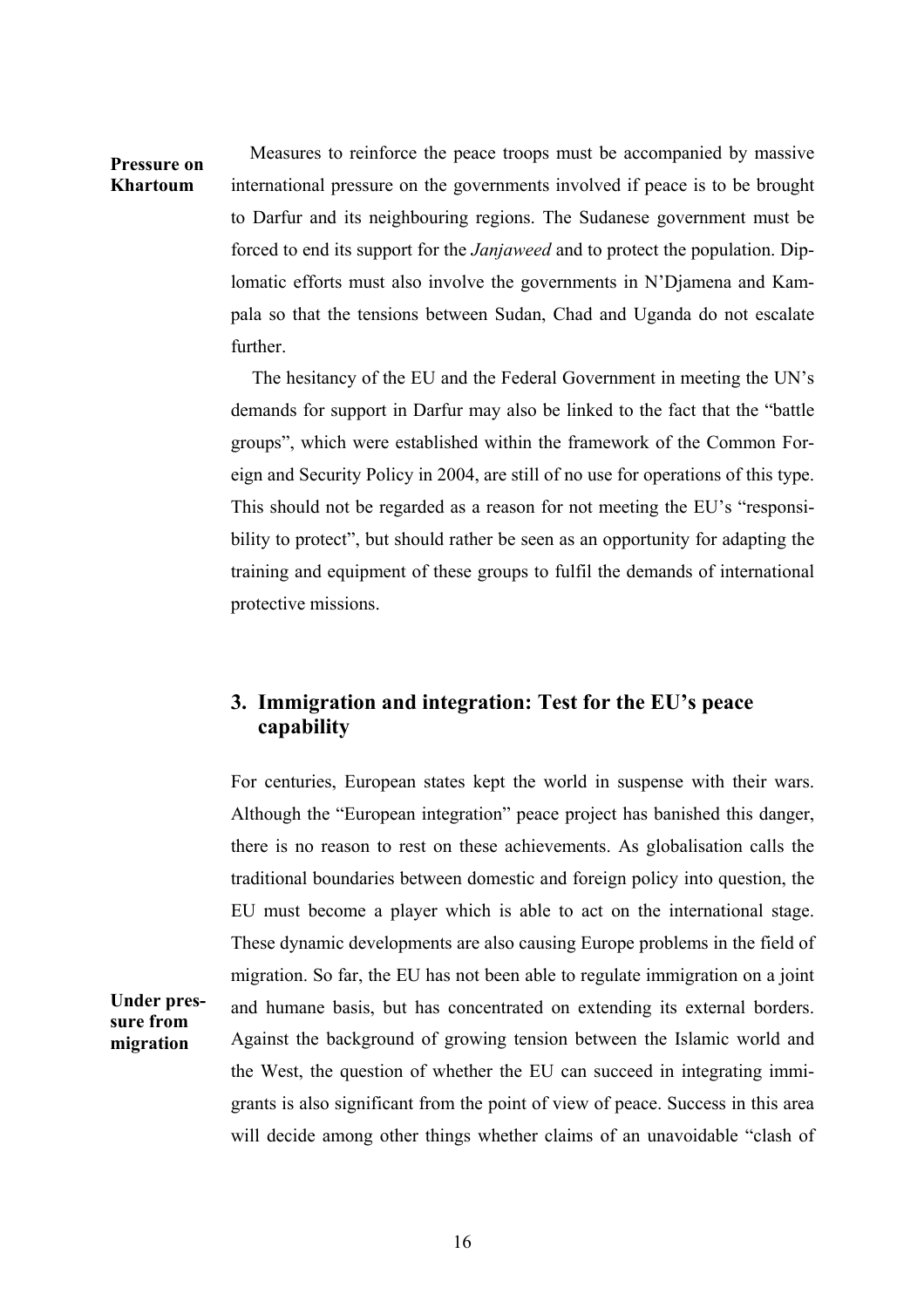civilisations" and the incompatibility of democracy and Islam can be refuted in practice.

#### **The drama of immigrants in Morocco**

Despite its crisis of political identity following the failure of the constitution, the EU still exercises an unbroken attraction for political refugees and other people with no economic prospects in neighbouring countries. Countless individuals have lost their lives attempting to overcome the EU's external borders. The situation escalated in the Spanish enclaves in Morocco in autumn 2005. The *Guardia Civil* fired live ammunition to thwart an onslaught of African refugees on Ceuta and Melilla. At the same time, Spain, quoting an agreement to deport citizens of third states, began expelling illegal immigrants and sending them to Morocco. World-wide protests were the result.

This dramatic situation called for action. Only a few days after these events, the 25 EU Ministers of the Interior once again underlined the need for a common immigration strategy. But reservations concerning national sovereignty and special rulings are preventing a European solution. So far, measures to combat irregular immigration and simplify procedures to deport illegal immigrants have served to enlarge the fortress Europe.

## **Tackling the causes**

The escalation of the situation in North Africa could have helped to break down this policy of isolation. With its "strategy for the external dimension of the area of freedom, security and justice", the EU has taken the pressure of immigration on its external borders as an opportunity to tackle the causes of flight more decisively and to assume more responsibility for a world peace order. In October 2005, against the background of the UN Millennium Summit, the EU declared the more rapid development of Africa as one of its central foreign policy tasks. The goal is to halve poverty by 2015. The EU Commission plans to initiate a "European-African Pact" in conjunction with the African Union. This pilot project is intended to link economic and development co-operation, security policy, migration controls and international legal

**Fortress Europe?**

**Pact with Africa**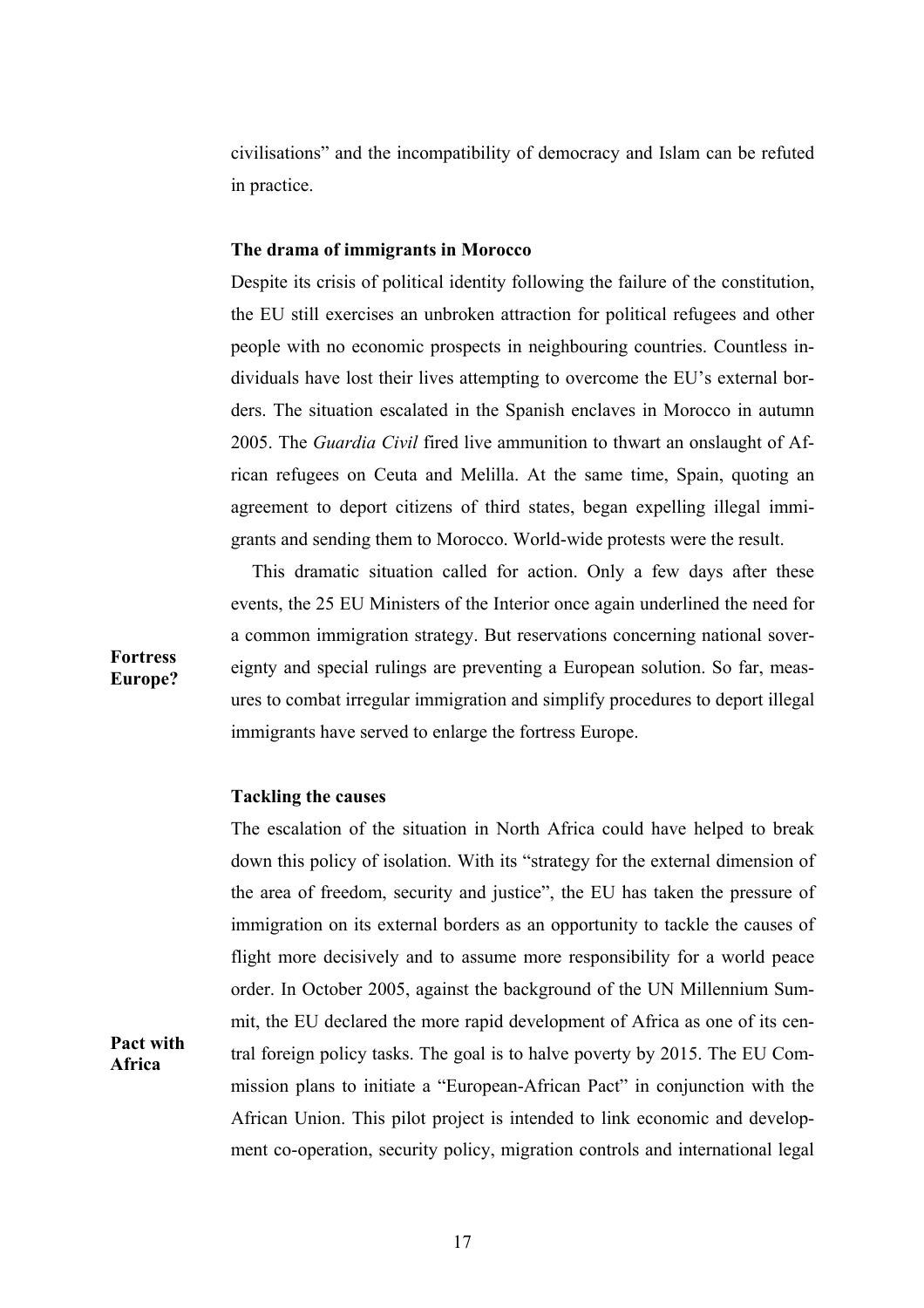counselling to form a coherent concept with a view to reducing the pressure to emigrate from African states in the long term.

Admittedly, so far this change of course and the ambitious aim of linking the fight against poverty with the demand for "good governance" only exist on paper. There are powerful interests opposing a change in practice. A closer look at the raft of measures agreed shows the predicament. For example, the course is to be set for the quicker and more decisive economic liberalisation and opening of Africa. Free trade and structural adjustment programmes in the past, however, have not solved the impoverishment of the poorest countries and have even worsened the situation. The rhetoric about a European-African partnership also masks the fact that the EU's agricultural, customs and trade policies are damaging the interests of African countries.

A further shortcoming of the EU concept agreed in autumn 2005 is the fact that its aim remains to ensure absolute controls on persons entering the EU and to expel persons who have entered the EU illegally. Both these goals are to be achieved by further expanding the border regime and through agreements with neighbouring and transit states on the return of illegal immigrants. This would lead to a buffer zone of allegedly safe states around the EU. These states would be obliged to take back people entering the EU illegally. In practical terms, this outsourcing would mean that the EU would deport refugees to, or have them intercepted in, countries whose governments are not credible contracting partners for ensuring that migrants are treated in accordance with the principles of human rights. In co-operation with the UN High Commission for Refugees, these states would have to be persuaded to establish efficient protective systems. Apart from social and economic need, lack of democratic freedoms is also rapidly gaining importance as a reason for emigration in Africa. A long-term EU strategy must therefore put more emphasis on promoting human rights and democracy.

## **For a European migration and integration policy**

**Outsourcing is inhumane**

> The total prevention of illegal immigration is not feasible. Attempts to hermetically seal off the EU would be primarily at the expense of those people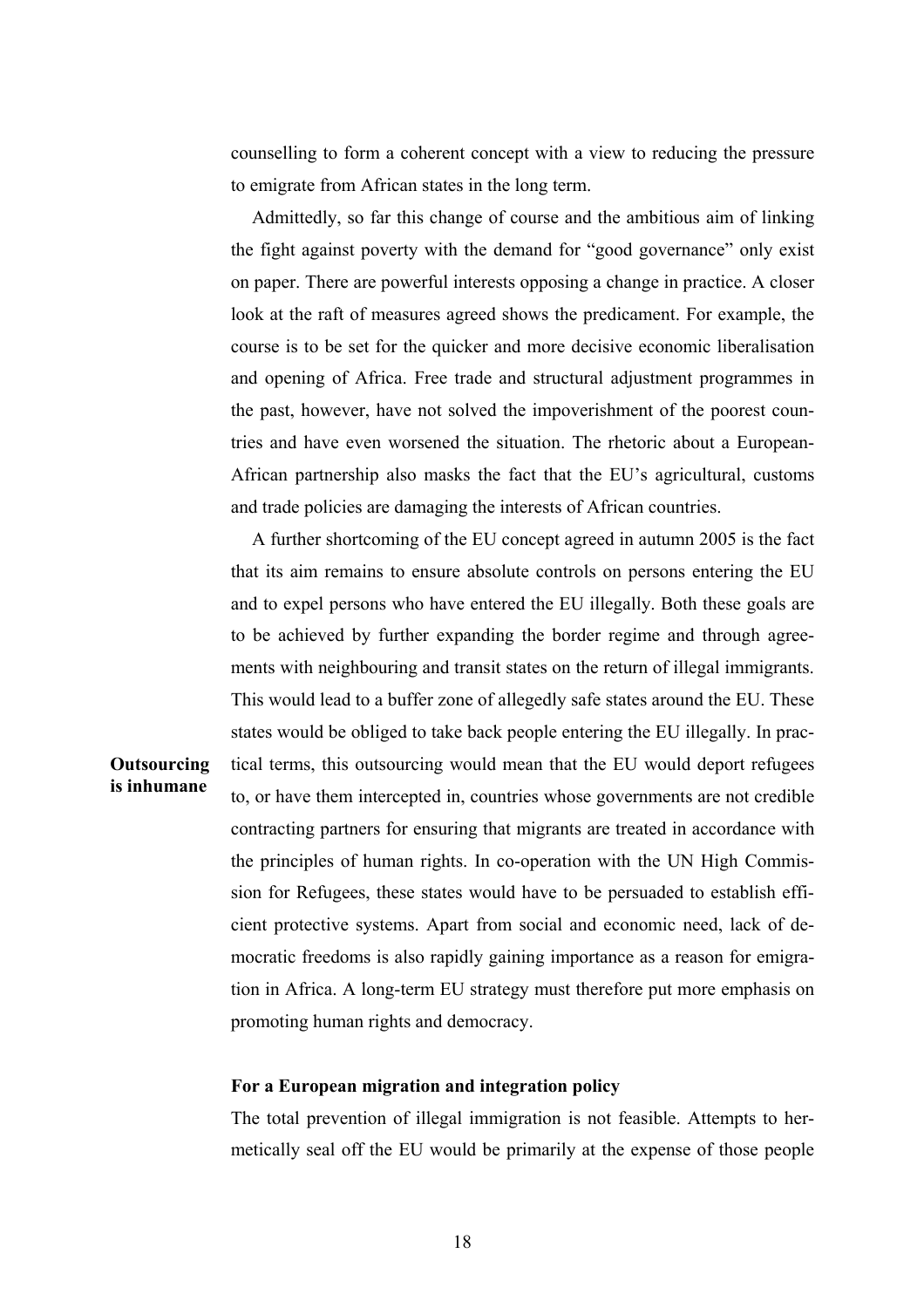who have to take dangerous routes to get here. This does not mean that we should call for open frontiers for everyone wishing to emigrate or the general legalisation of those people already in the EU – this would overtax society's ability to absorb immigrants and would jeopardise internal peace in the countries of the EU. But it is essential to discontinue the prevailing approach of criminalising all those involved and punishing both human traffickers and their victims. The current primacy of repressive instruments ignores the multifaceted reality of modern-day migration processes and prevents the necessary change of attitude. All serious analyses and forecasts demand a European immigration policy which combines humanitarian standards and joint interests in improved legal opportunities for immigration. These include, for example, temporary labour migration schemes, the further reduction of obstacles to recognising qualifications which have been gained abroad, or encouraging the positive effects of legal commuter migration on development policy.

**Don't criminalise the victims**

#### **Integration as the interface between external and internal peace**

Reports on problems in German schools were followed by helpless demands for the expulsion of foreigners. These demands disregard the true situation: Many of the problems of young disadvantaged people "with a migrant background" are not imported, but are the result of flaws in our society. Ethnicisation denies this fact and promotes fear and exclusion. It should not be the migrants alone who have to meet the demands of integration. The citizenship tests currently being discussed may like us to believe otherwise, but integration also demands that the majority society grants the immigrant minority opportunities for participation. Differentiated teaching and educational programmes which address individual needs are of key importance in this context.

**Row over cartoons** The row over the Mohammed cartoons, which was deliberately stirred up from two sides, demonstrated the close connection between the external and internal dimension of peace with regard to integration. Whereas right-wing populists took advantage of anti-Islamic antipathies as demonstrated by racist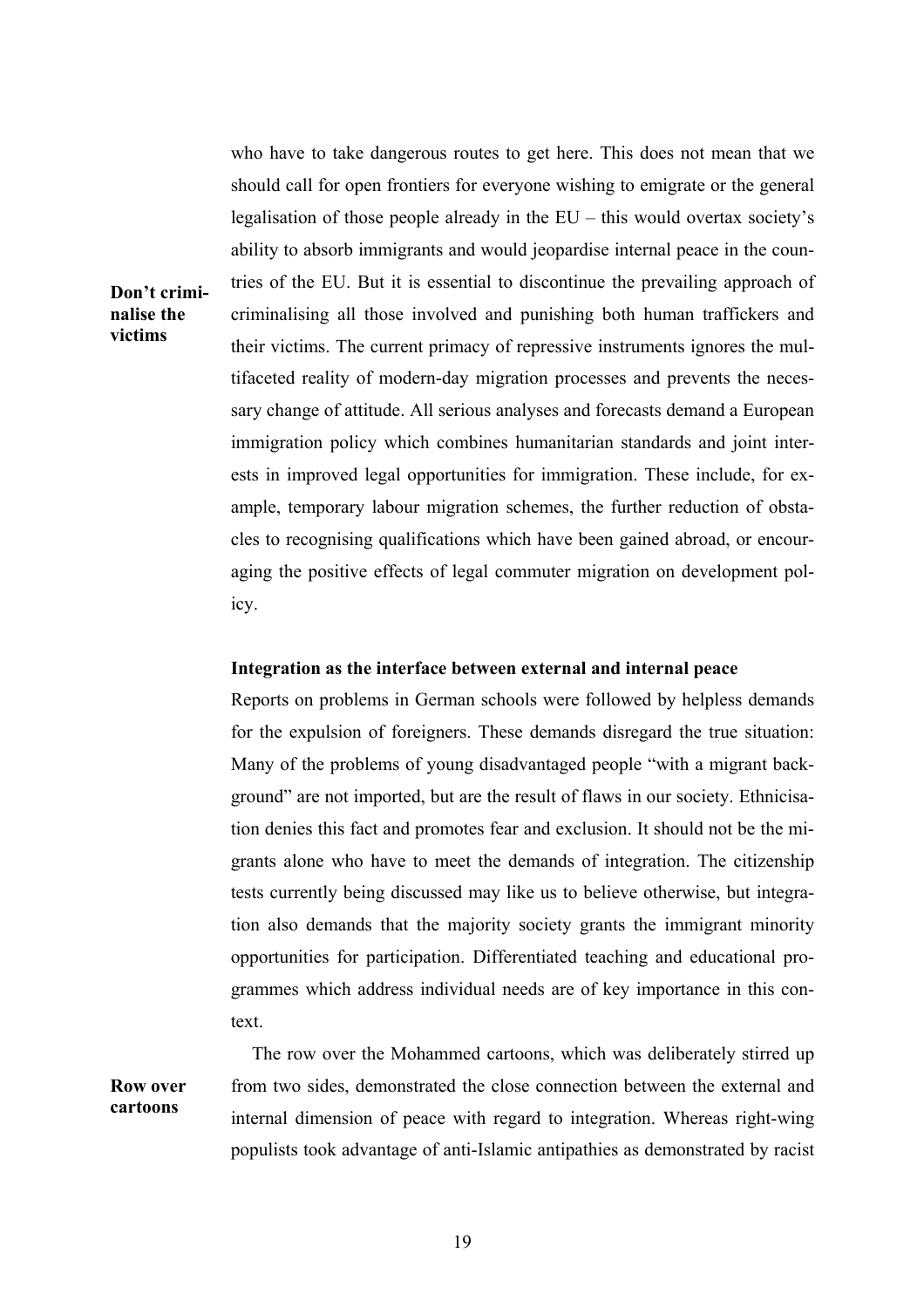stereotypes, Islamic and secular groups instrumentalised the cartoons to mobilise their own supporters. Attacks on foreign missions and riots, which left more than a hundred dead, made *the* West collectively responsible for the cartoons. This was the expression of a clash of civilisations instrumentalised by a political and religious minority.

Anyone who interpreted the row as a conflict between freedom of opinion and Islam has fallen into the trap set by the radical forces. Interventions by Muslim clerics to de-escalate the situation received little attention in the media. Thousands of Muslims protested peacefully against the cartoons in western European countries as well as in Turkey. In Germany, the Muslim umbrella organisations specifically combined their criticism of the cartoons with a call for the renunciation of violence. It is important to strengthen this potential for integration.

## **No clash of cultures**

**White Paper**  - **Going pub-**

**lic**

## **4. German security policy changing direction?**

The new Federal Government is aiming to achieve something in its first year in office which the SPD-Green coalition did not manage in two legislative periods: namely to present a White Paper on security policy. This type of publication was characteristic of the political culture of the Bonn republic. It commits the government to justifying the principles, objectives and means of its security policy – a long overdue undertaking in view of the many questions of principle requiring clarification: Who or what is endangering the security of the Federal Republic? What can the armed forces and weapons do to counter this situation? What possible military support does civilian crisis prevention need? What is the mission of the *Bundeswehr*? Without knowing the official point of view, there can be no informed debate - just as there can be no sound reform of the tasks of the *Bundeswehr* without society forming an opinion. We therefore welcome this project. The Minister of Defence is not alone in believing that there is too wide a margin between what our military is permitted to do and what we know about this.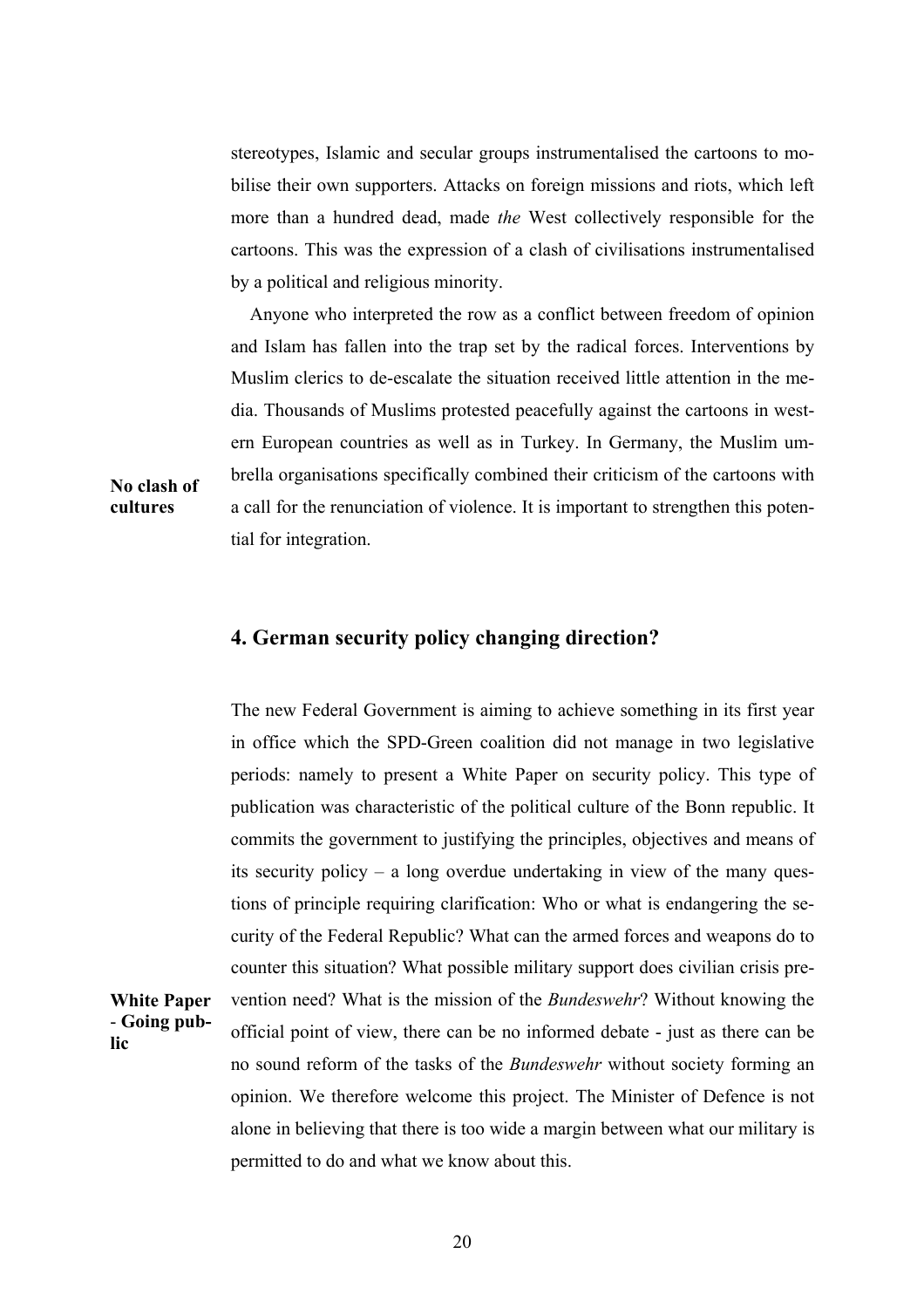#### **Difficult consensus within the Alliance**

The new Federal Government is still meeting with little substantial cooperation in its efforts to mend the wounds in the German-American relationship. In spring 2006, the reworded National Security Strategy demonstratively endorsed US positions which the war in Iraq had seriously discredited: "If necessary, however, under long-standing principles of self defense, we do not rule out the use of force before attacks occur, even if uncertainty remains as to the time and place of the enemy's attack." With its doctrine of prevention, the Government in Washington is issuing itself a blank cheque to take military action wherever it considers necessary and to disguise the rule of force as defence policy. This attitude makes moves to reconcile American and European security thinking problematical.

**Withdraw**  Added to this is the new American nuclear doctrine. This includes nuclear weapons in an overall strategy that links military pre-emption with the political option of forcing a change of regime. This affects the Federal Republic in two respects: with regard to its renunciation of nuclear weapons and in its position as a member of NATO. Together with its European NATO partners, the Federal Republic should demand a discussion in the Nuclear Planning Group in order to achieve a renunciation of the use of nuclear weapons in NATO military operations outside the territory of the Alliance and the withdrawal of the tactical nuclear warheads still stored in Europe. The refusal of the Kohl government in 1989 to enter a "second round of re-armament" involving new short-range missiles showed that it is possible to conduct and withstand a nuclear debate with Washington without this meaning the end of transatlantic relations.

#### **Limit arms exports**

German arms exports are on the increase. On the one hand, this trend reflects the world-wide increase in the demand for armaments. On the other hand, however, it is also an expression of the relaxing of German arms export practices in recent years – despite repeated announcements of more restrictive practices by SPD-Green governments. Some particularly problematical ex-

**Fewer weapons in the world**

**Licence for the rule of force?**

**nuclear weapons**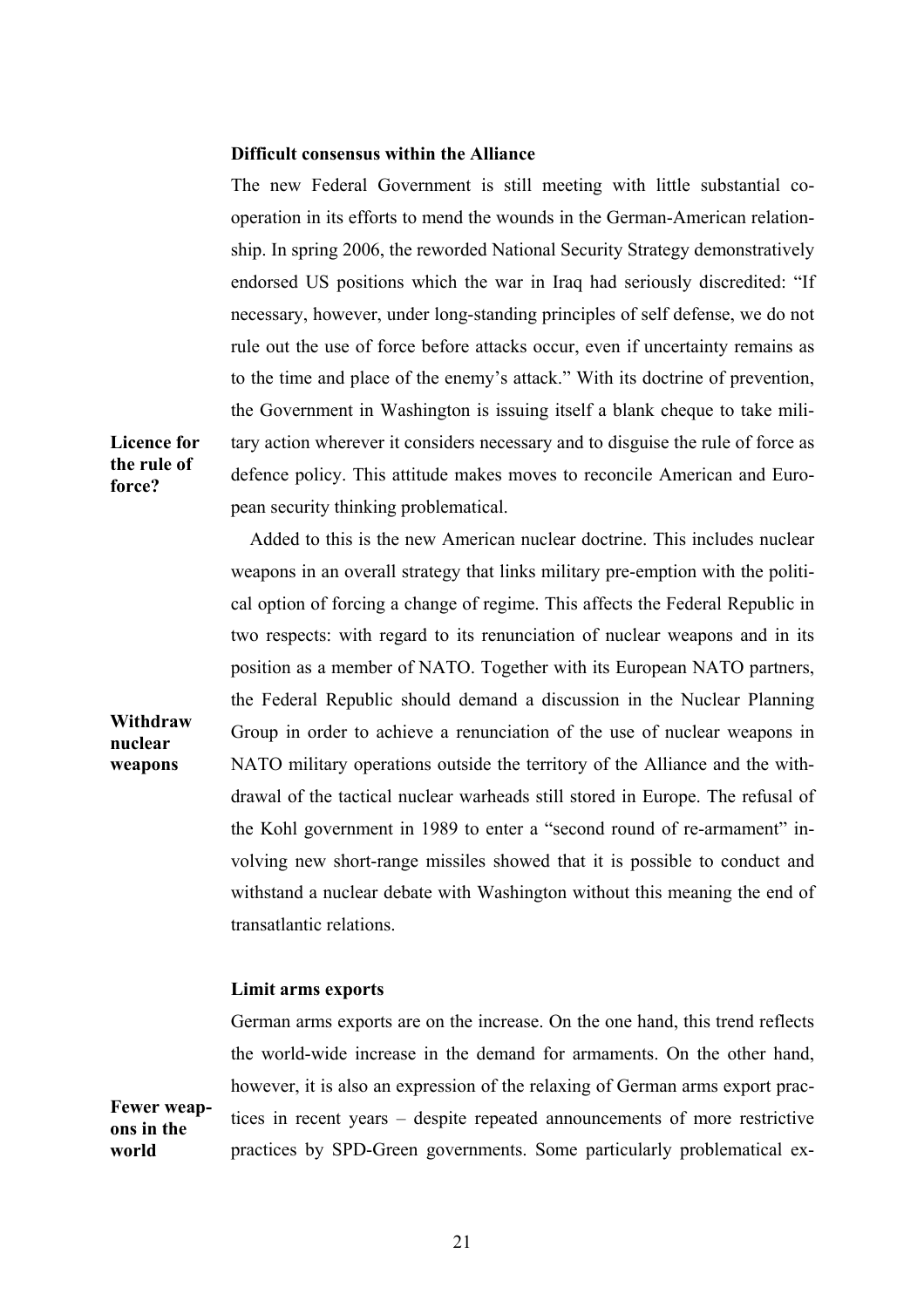ports were even approved in the last few months of the SPD-Green government. These included the sale to Israel of two submarines that are capable of carrying nuclear weapons. The declaration in the Coalition Agreement of November 2005 that the new Federal Government will abide by "current arms export regulations" prompts fears that the trend towards relaxing arms export practices will continue. It is significant that, in contrast with government programmes of the last decades, the Coalition Agreement does not contain the normal pledge of a restrictive policy. There are also problems with a second point in the Coalition Agreement, namely the "harmonisation of arms export regulations within the EU" – harmonisation but at what level? We consider a restrictive arms export policy to be essential for reasons of credibility, but also for reasons of the effectiveness of German and international activities in the field of crisis prevention and post-war action.

We believe that the activities of German-based companies which provide

**Control of the security industry** military services should be subjected to critical observation on the same grounds that demand restrictions on exports of weapons and arms to conflict and crisis areas. The private security industry is a fast growing branch in which German firms are participating increasingly. So far, there is no transparency in their activities in violent markets abroad. It must be considered in how far a licensing system or other control mechanisms could stem the tide of political abuse. The *Bundestag* should once again turn its attention to this

field.

### **Amendment to the Constitution – superfluous and misguided**

Key ministries of the new Federal Government are attempting to amend the Basic Law with a view to extending the tasks of the *Bundeswehr*. Defence Minister Franz-Josef Jung justifies these plans with the need to be able to deal with terrorist attacks from the air and sea. On 15 February 2006, the Federal Constitutional Court ruled that the provisions of the Air Security Law introduced by the previous government were unconstitutional. These allow the *Bundeswehr* to shoot down an aircraft hi-jacked by terrorists. Explaining their verdict, the judges in Karlsruhe made it clear that not even an amendment to

**Karlsruhe puts on the brakes**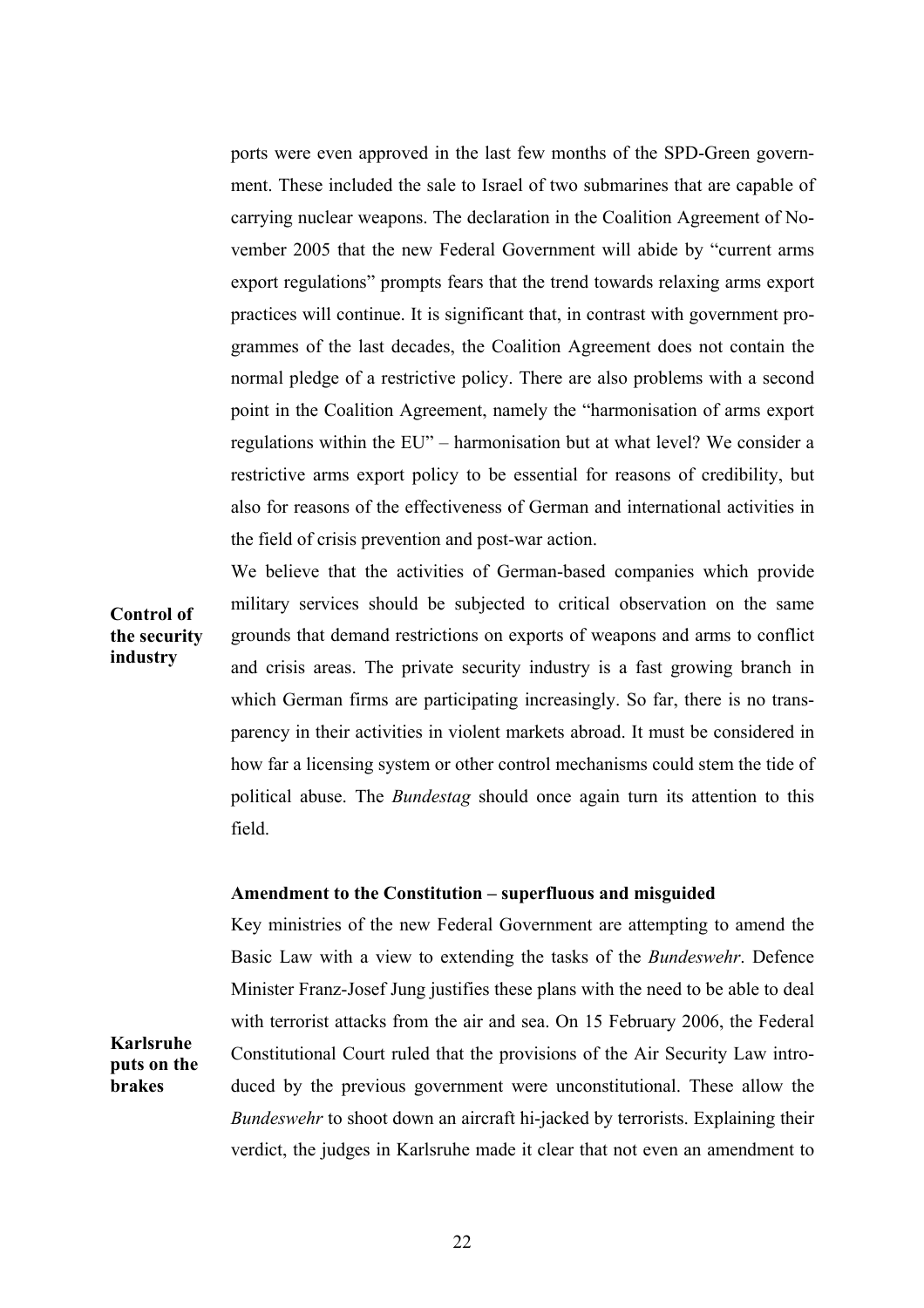the Constitution would legitimise the premeditated killing of innocent people. Any interference with the Basic Law would therefore be pointless.

Interior Minister Wolfgang Schäuble is pursuing more ambitious goals. In the course of the current legislative period, he and parts of the Union parties would like to establish the constitutional basis for generally being able to deploy the *Bundeswehr* in the fight against terrorism, including on German soil. Their proposals lack substantiation. They do not state which improved or additional capabilities the armed forces are supposed to have compared with the police, judicial authorities and intelligence services in order to prevent and pursue serious, politically motivated crimes. At the most, one should only permit the armed forces to perform ancillary tasks to make up for short-term staff shortages at civilian institutions. The current legal situation already allows this type of mutual administrative assistance, as demonstrated by the 7,000 soldiers who will be on call during the Football World Championship. Older demands by the CDU for the establishment of a national security authority and regional operations centres for the *Bundeswehr* on German soil reveal the intention to introduce an amendment to the Constitution. It seems that new labels such as "overall defence" and "homeland protection" are intended to justify the constitutional need for national defence, counteract diminishing support for military service and turn this into a general obligation for national (military or non-military) service.

The amendment of the Basic Law "in as large a step as possible" (Schäuble) gives room for speculation about what further rulings are also to be amended. The larger coalition partner disapproves of the extent of parliament's rights of consultation on questions of the *Bundeswehr's* missions abroad and has included the task of examining this process with a view to "its further development" in the Coalition Agreement. So far, a plenary debate before every resolution has ensured that the members of parliament have considered the pros and cons of German military operations and that this decision has been taken in public. Before the Parliamentary Participation Law was passed in March 2005, the proposals of the Opposition at the time ranged from the establishment of a parliamentary committee, which could meet in

## **Soldiers against terrorists?**

**No encroaching on parliamentary rights**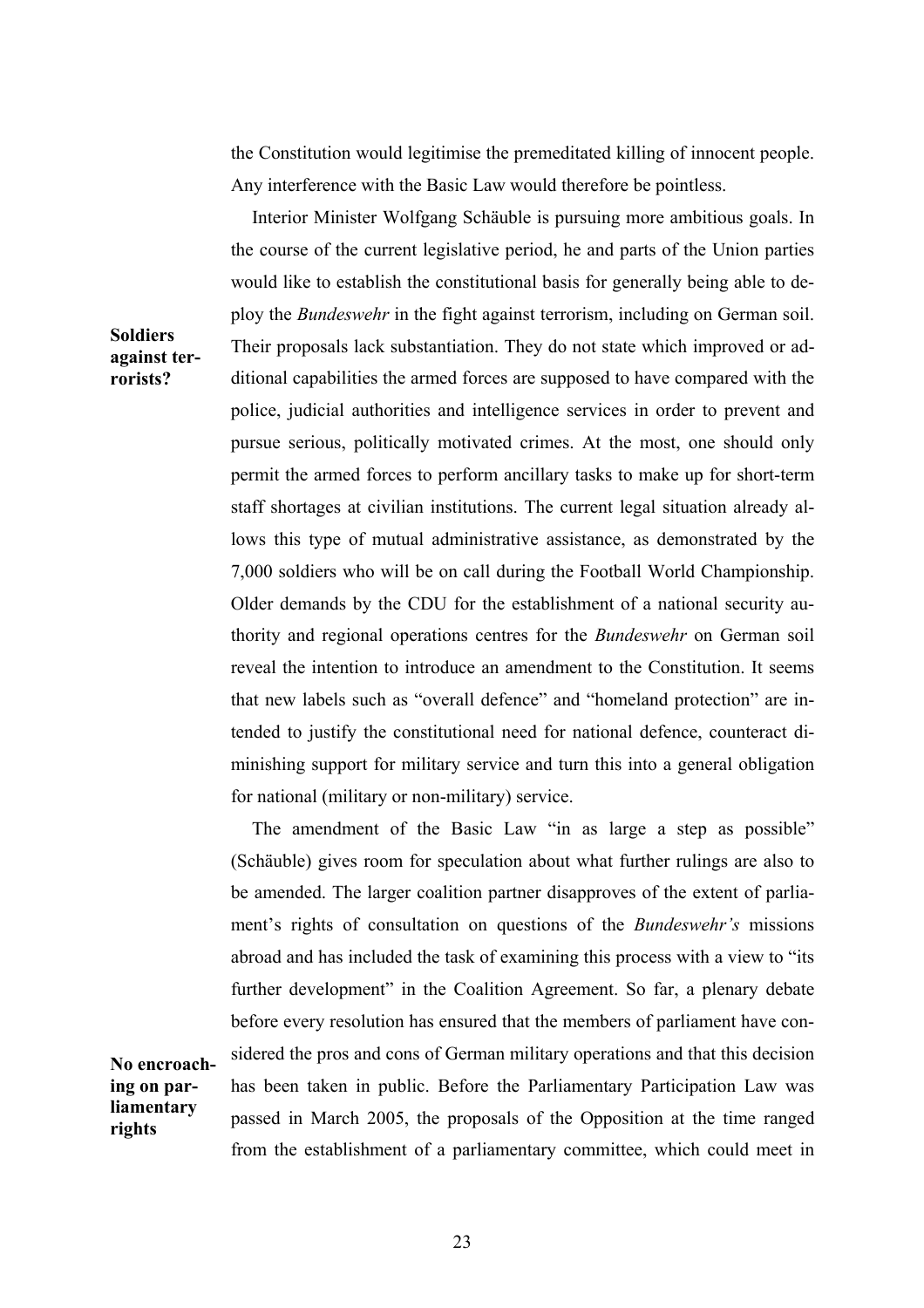secret and decide on operations instead of the *Bundestag*, to empowering the *Bundestag* at the beginning of each legislative period to pass a resolution transferring decisions on the deployment of the *Bundeswehr* to the NATO Council. Both options would revoke the ruling of the Federal Constitutional Court that the *Bundeswehr* is a parliamentary army.

#### **What should the** *Bundeswehr* **do: What may it do?**

The number of crisis regions where German soldiers have not yet been sent is falling steadily. The *Bundestag* has considered government motions for the involvement of the *Bundeswehr* in NATO, EU or other military coalitions under American leadership on more than thirty occasions. It has approved all of them without exception. In the vast majority of cases, the *Bundeswehr's* tasks have involved modest security, surveillance and transport duties, but in some cases they have also entailed massive military action. To render Article 24 meaningless would represent the most serious interference with the Basic Law. The Federal Constitutional Court merely calls for the prior constitutive approval of the *Bundestag* as a procedural norm, regardless of the material purposes of foreign missions. Article 24 establishes the general norm of maintaining peace and/or bringing about or securing a lasting peace. Should this article be undermined, the door would be open to any operations by the military forces which have the approval of the Bundestag.

The current debate on security extends the range of possible reasons that legitimise the use of weapons much further. The Coalition Agreement cites support for alliance partners as a task of the *Bundeswehr* before national defence – not to be confused with defence of the Alliance – without explaining the types of projects for which alliance partners will be able to count on German support in future. During the long months of debate on the EU's mission in Congo, German interests have been quoted as the reason for involvement

*Bundeswehr's*  **mission unclear**

**Operations abroad on the increase**

> as in no other comparable case in the past. Even if the EU contingent in Kinshasa does not fire a single live shot, there is cause for concern that national interests are now becoming the decisive criteria for *Bundeswehr* operations abroad. Should economic and political arguments replace normative and